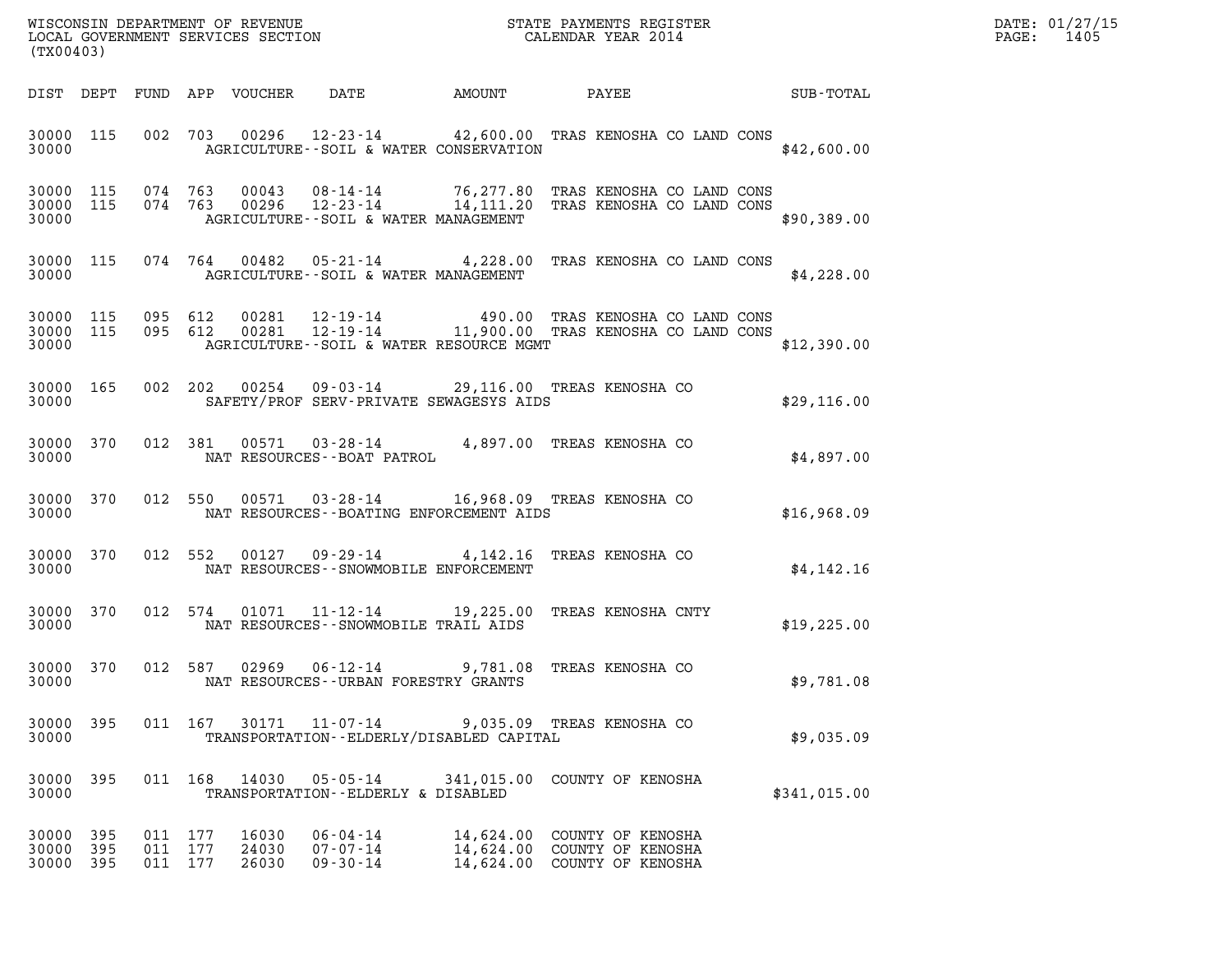| (TX00403)                                                                                                                  |                                                                                         |                                                                                                                                             |                   |                                                                                                                   |                                                                            |                                                                                 | WISCONSIN DEPARTMENT OF REVENUE<br>LOCAL GOVERNMENT SERVICES SECTION<br>CALENDAR YEAR 2014                                                                                                                                                                                                                                                                                                        |                | DATE: 01/27/15<br>PAGE:<br>1406 |
|----------------------------------------------------------------------------------------------------------------------------|-----------------------------------------------------------------------------------------|---------------------------------------------------------------------------------------------------------------------------------------------|-------------------|-------------------------------------------------------------------------------------------------------------------|----------------------------------------------------------------------------|---------------------------------------------------------------------------------|---------------------------------------------------------------------------------------------------------------------------------------------------------------------------------------------------------------------------------------------------------------------------------------------------------------------------------------------------------------------------------------------------|----------------|---------------------------------|
| DIST DEPT                                                                                                                  |                                                                                         |                                                                                                                                             |                   | FUND APP VOUCHER                                                                                                  | DATE                                                                       | AMOUNT                                                                          | PAYEE                                                                                                                                                                                                                                                                                                                                                                                             | SUB-TOTAL      |                                 |
| 30000 395<br>30000                                                                                                         |                                                                                         |                                                                                                                                             | 011 177           |                                                                                                                   | TRANSPORTATION - - TRANSIT AID                                             |                                                                                 | 42030  12-30-14  8,775.00  COUNTY OF KENOSHA                                                                                                                                                                                                                                                                                                                                                      | \$52,647.00    |                                 |
| 30000<br>30000<br>30000<br>30000<br>30000<br>30000<br>30000                                                                | 395<br>395<br>395<br>395<br>395<br>395                                                  | 011 182<br>011 182<br>011 182<br>011 182<br>011 182<br>011 182                                                                              |                   | 04729<br>06042<br>21464<br>26792<br>26793<br>31118                                                                | 02-24-14<br>$03 - 11 - 14$<br>08-18-14<br>10-09-14<br>10-09-14<br>11-17-14 | 13,584.13 KENOSHA CO<br>60, 129.00<br>TRANSPORTATION - - TRANSIT AIDS - FEDERAL | 62,457.00 TREAS KENOSHA CO<br>25,338.15 TREAS KENOSHA CO<br>52,698.00 TREAS KENOSHA CO<br>53,959.00 TREAS KENOSHA CO<br>TREAS KENOSHA CO                                                                                                                                                                                                                                                          | \$268, 165.28  |                                 |
| 30000<br>30000<br>30000<br>30000<br>30000<br>30000<br>30000<br>30000<br>30000<br>30000<br>30000<br>30000<br>30000<br>30000 | 395<br>395<br>395<br>395<br>395<br>395<br>395<br>395<br>395<br>395<br>395<br>395<br>395 | 011 185<br>011 185<br>011 185<br>011 185<br>011 185<br>011 185<br>011 185<br>011 185<br>011 185<br>011 185<br>011 185<br>011 185<br>011 185 |                   | 01195<br>01195<br>02552<br>05314<br>05864<br>13621<br>15701<br>17153<br>27405<br>27405<br>27405<br>31185<br>31185 | $01 - 21 - 14$<br>$01 - 21 - 14$<br>11-17-14<br>11-17-14                   | 677.66<br>788.58<br>TRANSPORTATION - - HIGHWAY SAFETY - FEDERAL                 | TREAS KENOSHA CO<br>TREAS KENOSHA CO<br>01-21-14<br>02-03-14<br>03-03-14<br>03-03-14<br>03-10-14<br>03-10-14<br>06-02-14<br>1,261.48<br>TREAS KENOSHA CO<br>06-23-14<br>06-23-14<br>07-09-14<br>2,541.52<br>TREAS KENOSHA CO<br>07-09-14<br>2,541.52<br>TREAS KENOSHA CO<br>10-14-14<br>9,834.13<br>TREAS KE<br>4,000.00 TREAS KENOSHA CO<br>4,000.00 TREAS KENUSHA CU<br>912.90 TREAS KENOSHA CO | \$28,338.03    |                                 |
| 30000<br>30000<br>30000<br>30000                                                                                           | 395<br>395<br>395                                                                       | 011 190<br>011 190<br>011 190                                                                                                               |                   | 02030<br>18030<br>28030                                                                                           | 01-06-14<br>07-07-14<br>$10 - 06 - 14$                                     | TRANSPORTATION--GENERAL TRANSP AIDS-GTA                                         | 679,421.92 COUNTY OF KENOSHA<br>1,358,843.84 COUNTY OF KENOSHA<br>679,421.92 COUNTY OF KENOSHA                                                                                                                                                                                                                                                                                                    | \$2,717,687.68 |                                 |
| 30000<br>30000<br>30000                                                                                                    | - 395<br>395                                                                            | 011 278<br>011 278                                                                                                                          |                   | 19260<br>98971                                                                                                    | $07 - 23 - 14$<br>$01 - 07 - 14$                                           | 2,841.04<br>TRANSPORTATION - - LRIP/TRIP/MSIP GRANTS                            | 3,263.14 TREAS KENOSHA CO<br>TREAS KENOSHA CO                                                                                                                                                                                                                                                                                                                                                     | \$6,104.18     |                                 |
| 30000<br>30000<br>30000<br>30000<br>30000                                                                                  | 395<br>395<br>395<br>395                                                                | 011<br>011<br>011<br>011 568                                                                                                                | 568<br>568<br>568 | 01329<br>04206<br>11878<br>22753                                                                                  | $01 - 21 - 14$<br>$02 - 18 - 14$<br>$05 - 12 - 14$<br>$08 - 28 - 14$       | 16,493.62<br>14,036.26<br>19,809.99<br>TRANSPORTATION-PRETRIAL INTOX DRIVER INT | KENOSHA CO<br>KENOSHA CO<br>KENOSHA CO<br>19,660.13 KENOSHA CO                                                                                                                                                                                                                                                                                                                                    | \$70,000.00    |                                 |
| 30000<br>30000                                                                                                             | 410                                                                                     | 002                                                                                                                                         | 116               | 11261                                                                                                             | $11 - 05 - 14$<br>CORRECTIONS - - LOCAL AID                                | 203,148.24                                                                      | TREAS KENOSHA CO                                                                                                                                                                                                                                                                                                                                                                                  | \$203,148.24   |                                 |
| 30000<br>30000                                                                                                             | 435<br>-435                                                                             | 005<br>005                                                                                                                                  | 000<br>000        | 90412<br>90415                                                                                                    | $01 - 01 - 14$<br>$02 - 01 - 14$                                           | 562,330.00<br>975,662.00                                                        | KENOSHA CO<br>KENOSHA CO                                                                                                                                                                                                                                                                                                                                                                          |                |                                 |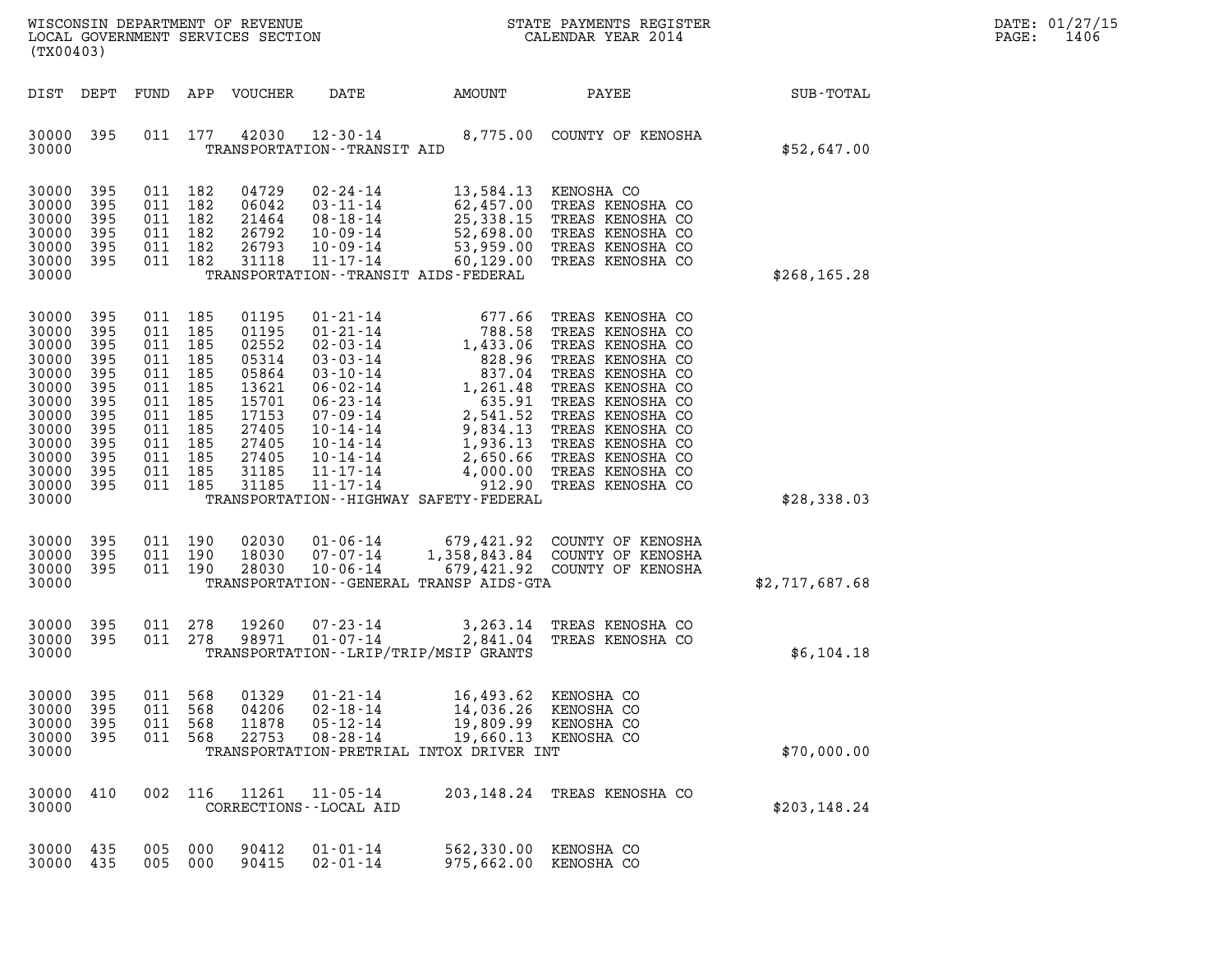| (TX00403)                                                                                                                                                                                                                                                |                                                                                                                                                                                                  |                                                                                                                                                                                                  |                                                                                                                                                                                                  |                                                                                                                                                                                                                                                          |                                                                                                                                                                                                                                    |                                                                                                                                                                                                                                                                                                                              |                                                                                                                                                                          |                                                                                                                                          |
|----------------------------------------------------------------------------------------------------------------------------------------------------------------------------------------------------------------------------------------------------------|--------------------------------------------------------------------------------------------------------------------------------------------------------------------------------------------------|--------------------------------------------------------------------------------------------------------------------------------------------------------------------------------------------------|--------------------------------------------------------------------------------------------------------------------------------------------------------------------------------------------------|----------------------------------------------------------------------------------------------------------------------------------------------------------------------------------------------------------------------------------------------------------|------------------------------------------------------------------------------------------------------------------------------------------------------------------------------------------------------------------------------------|------------------------------------------------------------------------------------------------------------------------------------------------------------------------------------------------------------------------------------------------------------------------------------------------------------------------------|--------------------------------------------------------------------------------------------------------------------------------------------------------------------------|------------------------------------------------------------------------------------------------------------------------------------------|
| DIST                                                                                                                                                                                                                                                     | DEPT                                                                                                                                                                                             | FUND                                                                                                                                                                                             | APP                                                                                                                                                                                              | VOUCHER                                                                                                                                                                                                                                                  | DATE                                                                                                                                                                                                                               | AMOUNT                                                                                                                                                                                                                                                                                                                       | PAYEE                                                                                                                                                                    | SUB-TOTAL                                                                                                                                |
| 30000<br>30000<br>30000<br>30000<br>30000<br>30000<br>30000<br>30000<br>30000<br>30000<br>30000<br>30000                                                                                                                                                 | 435<br>435<br>435<br>435<br>435<br>435<br>435<br>435<br>435<br>435<br>435                                                                                                                        | 005<br>005<br>005<br>005<br>005<br>005<br>005<br>005<br>005<br>005<br>005                                                                                                                        | 000<br>000<br>000<br>000<br>000<br>000<br>000<br>000<br>000<br>000<br>000                                                                                                                        | 90416<br>90417<br>90419<br>90420<br>90500<br>90501<br>90502<br>90506<br>90508<br>90509<br>90510                                                                                                                                                          | $03 - 01 - 14$<br>$04 - 01 - 14$<br>$05 - 01 - 14$<br>$06 - 01 - 14$<br>$07 - 01 - 14$<br>$07 - 14 - 14$<br>$08 - 01 - 14$<br>09-01-14<br>$10 - 01 - 14$<br>$11 - 01 - 14$<br>$12 - 01 - 14$<br>HEALTH SERVICES - - STATE/FED AIDS | 886,045.00<br>886,045.00<br>1,687,169.00<br>1, 087, 109.00 KENOSHA CO<br>585, 411.00 KENOSHA CO<br>585, 411.00 KENOSHA CO<br>3, 759, 968.00 KENOSHA CO<br>1, 278, 131.00 KENOSHA CO<br>1, 884, 730.00 KENOSHA CO<br>1, 585, 593.00 KENOSHA CO<br>1,861,497.00 KENOSHA CO<br>1,311,333.00 KENOSHA CO<br>894,029.00 KENOSHA CO | KENOSHA CO<br>KENOSHA CO                                                                                                                                                 | \$18, 299, 323.00                                                                                                                        |
| 30000<br>30000<br>30000<br>30000<br>30000<br>30000<br>30000<br>30000<br>30000<br>30000<br>30000<br>30000<br>30000<br>30000<br>30000<br>30000<br>30000<br>30000<br>30000<br>30000<br>30000<br>30000<br>30000<br>30000<br>30000<br>30000<br>30000<br>30000 | 437<br>437<br>437<br>437<br>437<br>437<br>437<br>437<br>437<br>437<br>437<br>437<br>437<br>437<br>437<br>437<br>437<br>437<br>437<br>437<br>437<br>437<br>437<br>437<br>437<br>437<br>437<br>437 | 005<br>005<br>005<br>005<br>005<br>005<br>005<br>005<br>005<br>005<br>005<br>005<br>005<br>005<br>005<br>005<br>005<br>005<br>005<br>005<br>005<br>005<br>005<br>005<br>005<br>005<br>005<br>005 | 000<br>000<br>000<br>000<br>000<br>000<br>000<br>000<br>000<br>000<br>000<br>000<br>000<br>000<br>000<br>000<br>000<br>000<br>000<br>000<br>000<br>000<br>000<br>000<br>000<br>000<br>000<br>000 | 00000<br>00000<br>00000<br>00000<br>00000<br>00000<br>00000<br>00000<br>00000<br>00000<br>00000<br>00000<br>00000<br>00000<br>00000<br>00000<br>00000<br>00000<br>00000<br>00000<br>00000<br>00000<br>00000<br>00000<br>00000<br>00000<br>00000<br>00000 |                                                                                                                                                                                                                                    |                                                                                                                                                                                                                                                                                                                              |                                                                                                                                                                          | DIVISION O<br>DIVISION O<br>DIVISION O<br>DIVISION O<br>DIVISION O<br>DIVISION O<br>DIVISION O<br>DIVISION O<br>DIVISION O<br>DIVISION O |
| 30000<br>30000<br>30000<br>30000<br>30000<br>30000<br>30000<br>30000<br>30000<br>30000<br>30000                                                                                                                                                          | 437<br>437<br>437<br>437<br>437<br>437<br>437<br>437<br>437<br>437<br>437                                                                                                                        | 005<br>005<br>005<br>005<br>005<br>005<br>005<br>005<br>005<br>005<br>005                                                                                                                        | 000<br>000<br>000<br>000<br>000<br>000<br>000<br>000<br>000<br>000<br>000                                                                                                                        | 00000<br>00000<br>00000<br>00000<br>00000<br>00000<br>00000<br>00000<br>00000<br>00000<br>00000                                                                                                                                                          | $10 - 06 - 14$<br>$10 - 30 - 14$<br>$10 - 31 - 14$<br>$11 - 03 - 14$<br>$11 - 04 - 14$<br>$11 - 05 - 14$<br>$11 - 10 - 14$<br>$11 - 12 - 14$<br>$12 - 05 - 14$                                                                     | 485,239.79<br>900,515.15<br>169,634.00<br>4,415.00<br>152,721.88<br>223,637.10<br>46,539.97<br>51,341.12<br>305,505.31                                                                                                                                                                                                       | KENOSHA<br>KENOSHA CHILD SUPPORT<br>KENOSHA CO<br>KENOSHA CHILD SUPPORT<br>KENOSHA CHILD SUPPORT<br>KENOSHA<br>KENOSHA CHILD SUPPORT<br>KENOSHA CHILD SUPPORT<br>KENOSHA | DIVISION O<br>DIVISION O<br>DIVISION O                                                                                                   |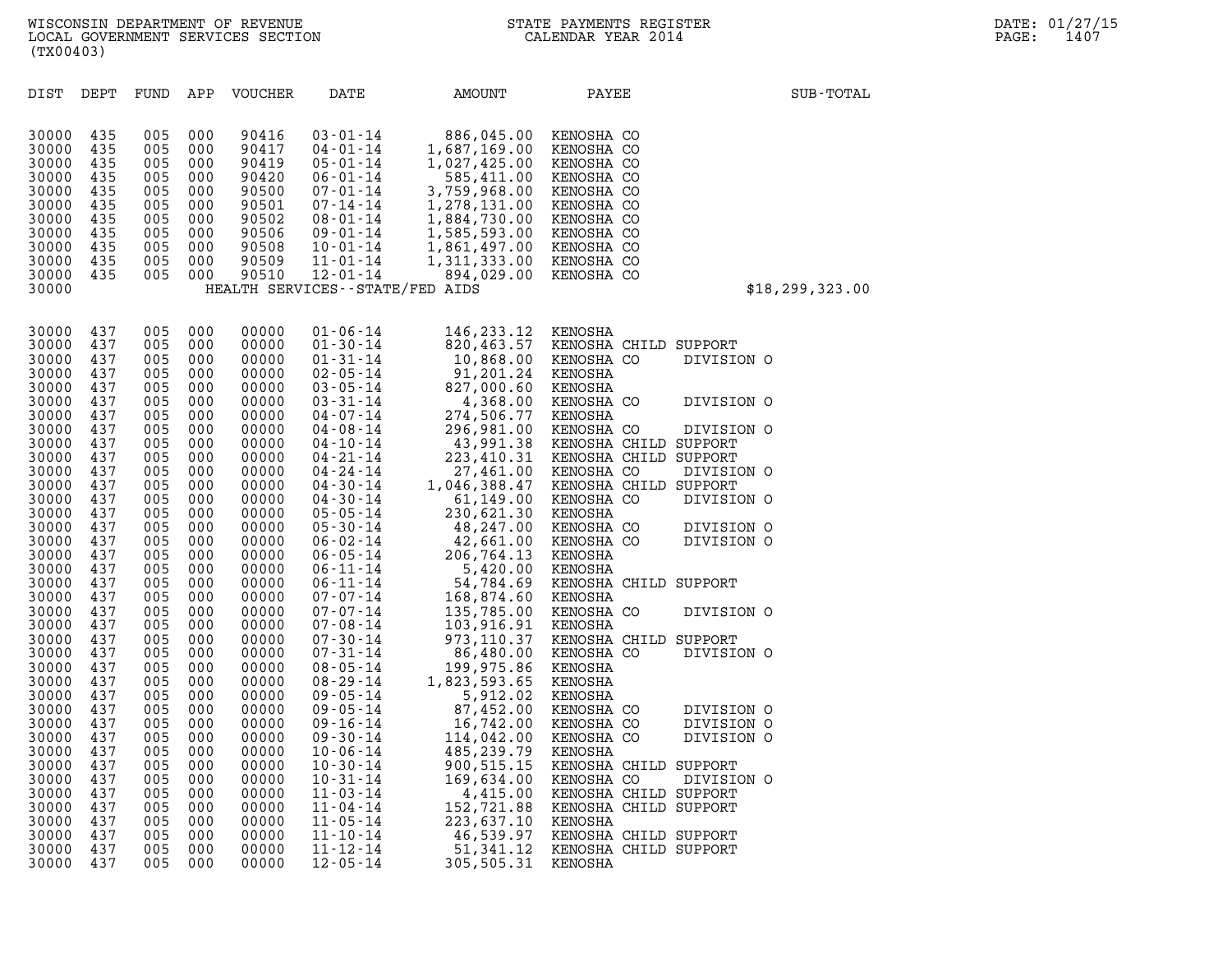|       | DATE: 01/27/15 |
|-------|----------------|
| PAGE: | 1408           |

| (TX00403)                                                                                                                                                                                                                                                                                                                                                                                                                                                                                                                                                                                  |                                                                                                                                                                                                                                                                                                    |                               | DATE: 01/27/15<br>1408<br>PAGE: |
|--------------------------------------------------------------------------------------------------------------------------------------------------------------------------------------------------------------------------------------------------------------------------------------------------------------------------------------------------------------------------------------------------------------------------------------------------------------------------------------------------------------------------------------------------------------------------------------------|----------------------------------------------------------------------------------------------------------------------------------------------------------------------------------------------------------------------------------------------------------------------------------------------------|-------------------------------|---------------------------------|
| DIST DEPT<br>FUND APP VOUCHER                                                                                                                                                                                                                                                                                                                                                                                                                                                                                                                                                              | DATE AMOUNT<br>PAYEE                                                                                                                                                                                                                                                                               | SUB-TOTAL                     |                                 |
| 30000 437<br>005 000<br>00000<br>005 000<br>00000<br>30000 437<br>30000                                                                                                                                                                                                                                                                                                                                                                                                                                                                                                                    | 12-10-14   16,310.00   KENOSHA   CO   DIVISION   0<br>12-31-14 11,161.00 KENOSHA CO<br>CHILDREN & FAMILIES -- STATE/FEDERAL AIDS                                                                                                                                                                   | DIVISION O<br>\$10,545,425.31 |                                 |
| 30000 445<br>005<br>000<br>00000<br>$12 - 02 - 14$<br>$11 - 04 - 14$<br>30000 445<br>005<br>000<br>00000<br>30000<br>445<br>005<br>000<br>00000<br>30000<br>445<br>005<br>000<br>00000<br>30000<br>445<br>005<br>000<br>00000<br>30000<br>445<br>005<br>000<br>00000<br>30000<br>445<br>005<br>000<br>00000<br>30000<br>445<br>005<br>000<br>00000<br>30000<br>445<br>005<br>000<br>00000<br>30000<br>445<br>005<br>000<br>00000<br>30000<br>445<br>005<br>000<br>00000<br>30000 445<br>005 000<br>00000<br>30000 445<br>005 000<br>00000<br>30000<br>WORKFORCE DVLPMT--STATE/FEDERAL AIDS | 320,137.94 KENOSHA CO<br>309,507.73 KENOSHA CO<br>11-04-14 309, 507.73 KENOSHA CO<br>04-08-14 288, 537.64 KENOSHA CO<br>07-29-14 288, 537.75 KENOSHA CO<br>07-29-14 284, 258.13 KENOSHA CO<br>09-30-14 284, 258.13 KENOSHA CO<br>07-08-14 277, 235.51 KENOSHA CO<br>01-02-14 268, 011.17 KENOSHA C |                               |                                 |
| 002 202 04201 07-22-14 6,150.67 TREAS KENOSHA CNTY<br>30000 455<br>30000<br>JUSTICE -- LAW ENFORCEMENT TRAINING REIMB                                                                                                                                                                                                                                                                                                                                                                                                                                                                      |                                                                                                                                                                                                                                                                                                    | \$6,150.67                    |                                 |
| 002 221 13 07-30-14 720.00<br>30000 455<br>30000<br>JUSTICE -- LAW ENFORCEMENT SERVICES AID                                                                                                                                                                                                                                                                                                                                                                                                                                                                                                | TREAS KENOSHA CNTY                                                                                                                                                                                                                                                                                 | \$720.00                      |                                 |
| 30000 455<br>002<br>231<br>01483<br>002 231<br>30000 455<br>03248<br>05-30-14<br>30000<br>JUSTICE--LAW ENFORCEMENT TRAINING                                                                                                                                                                                                                                                                                                                                                                                                                                                                | 02-20-14 40,000.00 TREAS KENOSHA CNTY<br>05-30-14 8,025.90 TREAS KENOSHA CNTY                                                                                                                                                                                                                      | \$48,025.90                   |                                 |
| 30000 455<br>002 241<br>01843<br>30000<br>455<br>002<br>241<br>02288<br>241<br>30000<br>455<br>002<br>03195<br>30000<br>455<br>002<br>241<br>03195<br>30000<br>455<br>002 241<br>03782<br>$06 - 26 - 14$<br>30000<br>JUSTICE -- CEASE AND OTHER FEDERAL GRANTS                                                                                                                                                                                                                                                                                                                             | 4,392.90<br>TREAS KENOSHA CO                                                                                                                                                                                                                                                                       | \$9,480.23                    |                                 |
| 30000<br>$08 - 11 - 14$<br>455<br>002<br>251<br>00356<br>30000<br>455<br>002<br>251<br>02189<br>$04 - 04 - 14$<br>30000<br>455<br>002<br>251<br>02189<br>$04 - 04 - 14$<br>30000<br>455<br>002<br>251<br>02243<br>$11 - 05 - 14$<br>30000<br>455<br>002<br>251<br>02753<br>$05 - 12 - 14$<br>30000<br>JUSTICE - - TRUANCY PROGRAM - GRANT FUNDS                                                                                                                                                                                                                                            | 28,680.00<br>TREAS KENOSHA CO<br>31,218.00<br>TREAS KENOSHA CO<br>16,715.00<br>TREAS KENOSHA CO<br>25,358.00<br>TREAS KENOSHA CO<br>17,325.00<br>TREAS KENOSHA CO                                                                                                                                  | \$119, 296.00                 |                                 |
| 30000<br>$08 - 20 - 14$<br>455<br>002<br>271<br>00605<br>30000<br>455<br>002<br>271<br>02819<br>$11 - 26 - 14$<br>30000<br>455<br>002<br>271<br>03292<br>$06 - 02 - 14$                                                                                                                                                                                                                                                                                                                                                                                                                    | 15,484.00<br>TREAS KENOSHA CNTY<br>12,511.00<br>TREAS KENOSHA CNTY<br>26,147.00<br>TREAS KENOSHA CNTY                                                                                                                                                                                              |                               |                                 |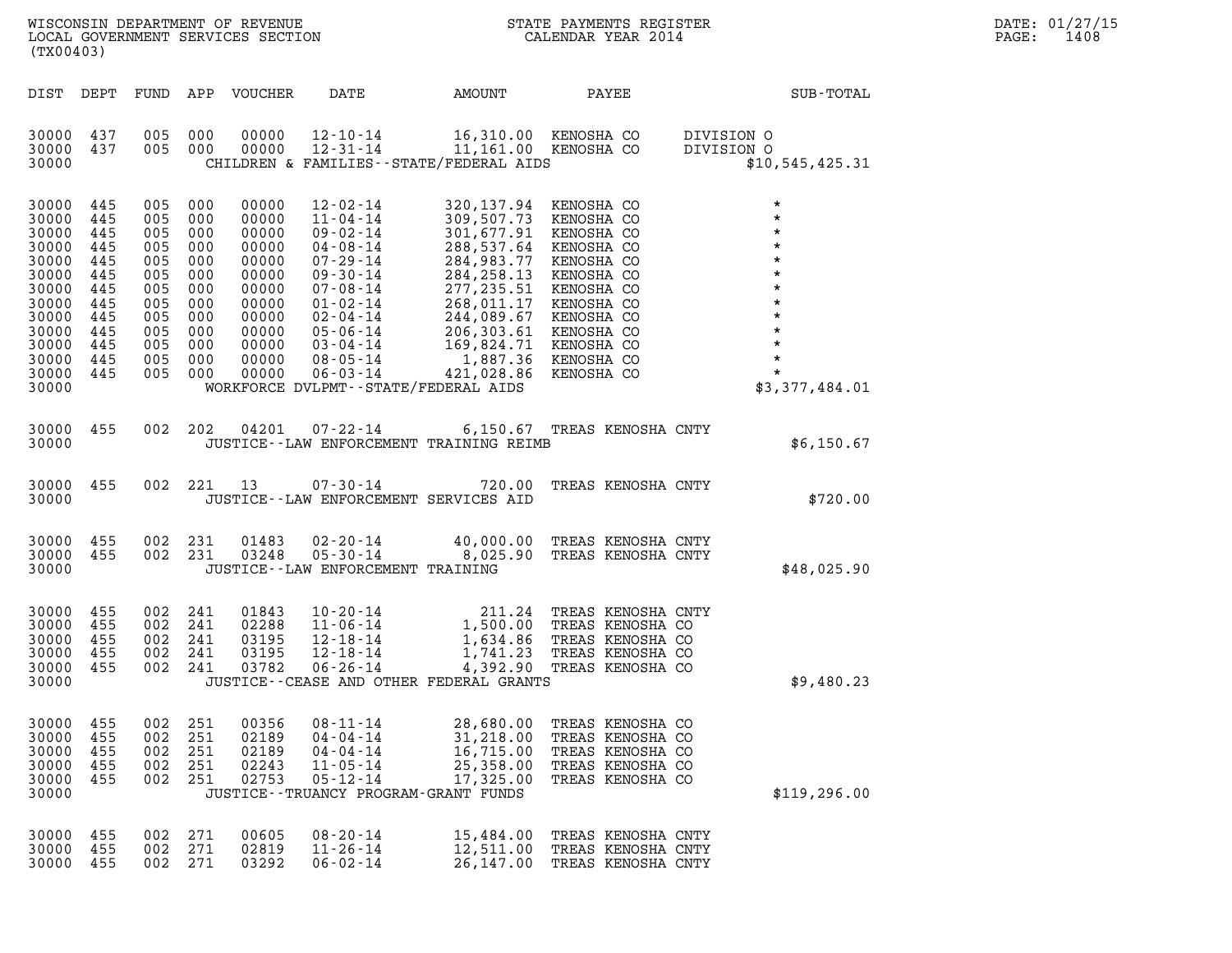| (TX00403)                                                                             |                                 |                                                                              |                                                                                                                                    |                                                |                                                                                                             |                  |
|---------------------------------------------------------------------------------------|---------------------------------|------------------------------------------------------------------------------|------------------------------------------------------------------------------------------------------------------------------------|------------------------------------------------|-------------------------------------------------------------------------------------------------------------|------------------|
| DIST<br>DEPT                                                                          | FUND                            | APP<br>VOUCHER                                                               | DATE                                                                                                                               | AMOUNT                                         | PAYEE                                                                                                       | <b>SUB-TOTAL</b> |
| 30000                                                                                 |                                 |                                                                              | JUSTICE - - TREATMENT ALT/DIVERSION GRANT                                                                                          |                                                |                                                                                                             | \$54,142.00      |
| 30000<br>455<br>455<br>30000<br>30000<br>455<br>30000<br>455<br>30000                 | 002<br>002<br>002<br>002        | 01201<br>278<br>278<br>02275<br>278<br>02826<br>278<br>04116                 | $02 - 18 - 14$<br>$11 - 10 - 14$<br>$05 - 14 - 14$<br>$07 - 17 - 14$<br>JUSTICE -- YOUTH DIVERSION GRANT PROGRAM                   | 21,608.00<br>32,968.00<br>35,411.00            | 35,259.00 TREAS KENOSHA CNTY<br>TREAS KENOSHA CNTY<br>TREAS KENOSHA CNTY<br>TREAS KENOSHA CNTY              | \$125, 246.00    |
| 455<br>30000<br>455<br>30000<br>30000                                                 | 002<br>002                      | 532<br>532<br>009                                                            | $07 - 22 - 14$<br>$03 - 10 - 14$<br>JUSTICE - - VICTIM/WITNESS ASSISTANCE SERV                                                     | 148,288.63                                     | 132,701.05 TREAS KENOSHA CO<br>TREAS KENOSHA CO                                                             | \$280,989.68     |
| 30000<br>465<br>30000                                                                 | 002                             | 305<br>00015                                                                 | $10 - 06 - 14$<br>MILITARY AFFAIRS-EMER MGMT-DISASTER RECO                                                                         |                                                | 46,754.12 TREAS KENOSHA CO                                                                                  | \$46,754.12      |
| 30000<br>465<br>30000                                                                 | 002                             | 308<br>00271                                                                 | $10 - 07 - 14$<br>MILITARY AFFAIRS-EMER MGMT-RESPONSE EQMT                                                                         |                                                | 7,825.00 TREAS KENOSHA CO                                                                                   | \$7,825.00       |
| 30000<br>465<br>30000                                                                 | 002                             | 337<br>01555                                                                 | $07 - 09 - 14$<br>MILITARY AFFAIRS-EMERGENCY MGMT PLANNING                                                                         |                                                | 17,007.00 TREAS KENOSHA CO                                                                                  | \$17,007.00      |
| 30000<br>465<br>30000<br>465<br>30000<br>465<br>30000<br>465<br>465<br>30000<br>30000 | 002<br>002<br>002<br>002<br>002 | 342<br>00015<br>342<br>00070<br>342<br>00985<br>342<br>01420<br>342<br>01620 | $10 - 06 - 14$<br>$11 - 12 - 14$<br>$01 - 15 - 14$<br>$05 - 06 - 14$<br>$07 - 11 - 14$<br>MILITARY AFFAIRS-EMERGENCY MGMT-FED FUND | 2,038.17<br>41,765.20<br>8,479.16<br>43,873.09 | 280,524.73 TREAS KENOSHA CO<br>TREAS KENOSHA CO<br>TREAS KENOSHA CO<br>TREAS KENOSHA CO<br>TREAS KENOSHA CO | \$376,680.35     |
| 30000<br>465<br>465<br>30000<br>30000<br>465<br>30000                                 | 002<br>002<br>002               | 350<br>00226<br>350<br>01248<br>350<br>01249                                 | 09-24-14<br>$06 - 20 - 14$<br>$06 - 23 - 14$<br>MILITARY AFFAIRS -- HOMELAND SEC GRANT                                             | 3,384.00<br>2,338.69<br>116,000.00             | TREAS KENOSHA CNTY<br>TREAS KENOSHA CNTY<br>TREAS KENOSHA CNTY                                              | \$121, 722.69    |
| 30000<br>465<br>30000                                                                 | 072                             | 00932<br>364                                                                 | $01 - 10 - 14$<br>MILITARY AFFAIRS-EMER MGMT-PLANNING AID                                                                          |                                                | 16,687.00 TREAS KENOSHA CO                                                                                  | \$16,687.00      |
| 30000<br>485<br>30000                                                                 | 002                             | 127<br>06285                                                                 | $06 - 19 - 14$<br>VETERANS AFFAIRS GRANTS                                                                                          |                                                | 1,300.00 TREAS KENOSHA CO                                                                                   | \$1,300.00       |
| 30000<br>485<br>30000                                                                 | 082                             | 267<br>06285                                                                 | $06 - 19 - 14$<br>VETERANS AFFAIRS -- GRANTS TO COUNTIES                                                                           |                                                | 5,850.00 TREAS KENOSHA CO                                                                                   | \$5,850.00       |
| 30000 485                                                                             |                                 | 083 370<br>06285                                                             | 06-19-14                                                                                                                           |                                                | 5,850.00 TREAS KENOSHA CO                                                                                   |                  |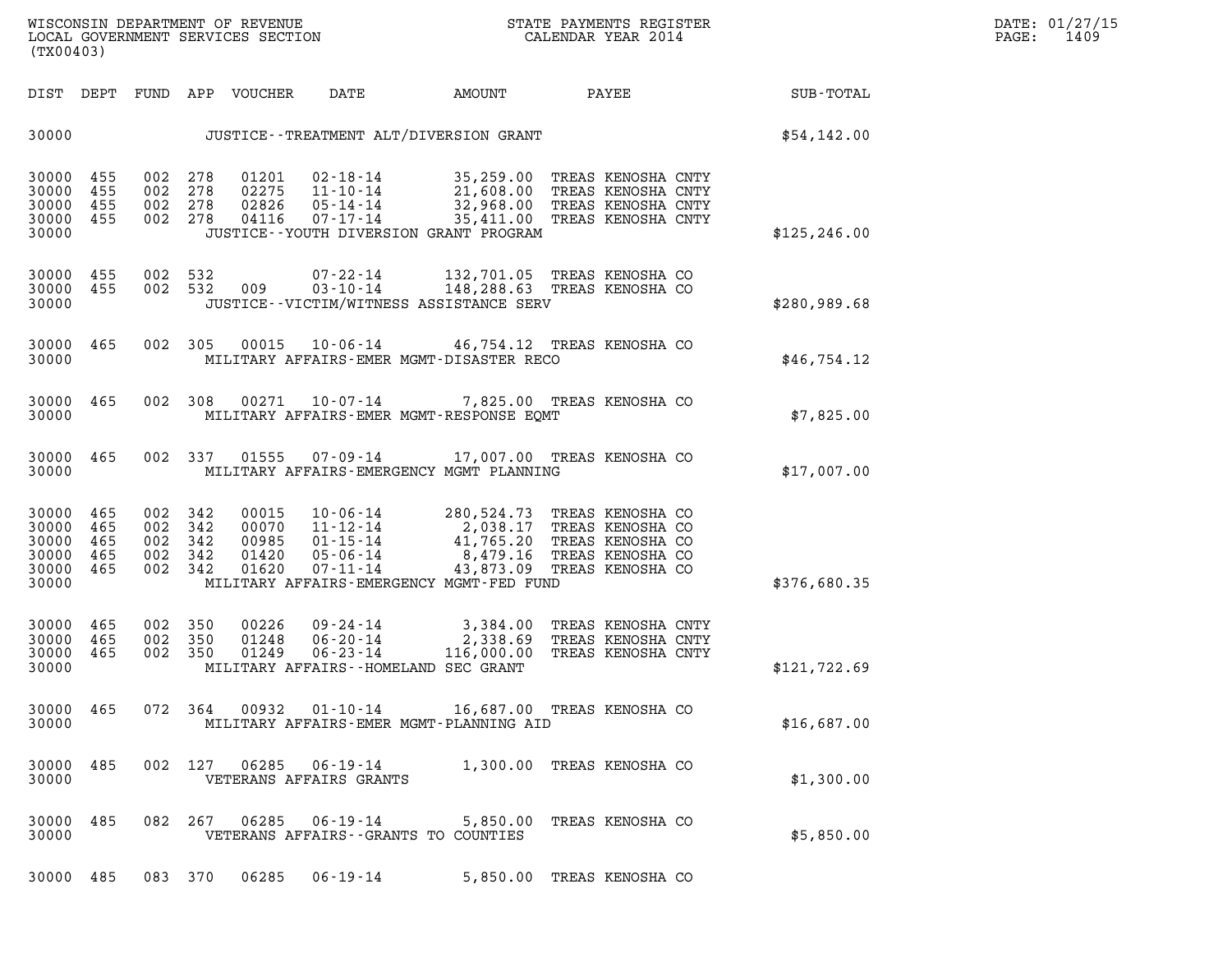| DATE: | 01/27/15 |
|-------|----------|
| PAGE: | 1410     |

| (TX00403)                                                                                                                                                                                 |                                                                                                                                                 |                                                                                                                                                                         |                                                                                                                                          |                                                                                                                                                                                           |                                                                                                                                                                                                                                                                                                                                                                                                                                     |                                                                                                                                                                                |                                                                                                                                                                                                                                                                                                                                                                                                                                            |               | DATE: 01/27/15<br>PAGE:<br>1410 |
|-------------------------------------------------------------------------------------------------------------------------------------------------------------------------------------------|-------------------------------------------------------------------------------------------------------------------------------------------------|-------------------------------------------------------------------------------------------------------------------------------------------------------------------------|------------------------------------------------------------------------------------------------------------------------------------------|-------------------------------------------------------------------------------------------------------------------------------------------------------------------------------------------|-------------------------------------------------------------------------------------------------------------------------------------------------------------------------------------------------------------------------------------------------------------------------------------------------------------------------------------------------------------------------------------------------------------------------------------|--------------------------------------------------------------------------------------------------------------------------------------------------------------------------------|--------------------------------------------------------------------------------------------------------------------------------------------------------------------------------------------------------------------------------------------------------------------------------------------------------------------------------------------------------------------------------------------------------------------------------------------|---------------|---------------------------------|
|                                                                                                                                                                                           |                                                                                                                                                 |                                                                                                                                                                         |                                                                                                                                          | DIST DEPT FUND APP VOUCHER                                                                                                                                                                | DATE                                                                                                                                                                                                                                                                                                                                                                                                                                |                                                                                                                                                                                | AMOUNT PAYEE                                                                                                                                                                                                                                                                                                                                                                                                                               | SUB-TOTAL     |                                 |
| 30000                                                                                                                                                                                     |                                                                                                                                                 |                                                                                                                                                                         |                                                                                                                                          |                                                                                                                                                                                           | VETERANS AFFAIRS--GRANTS TO COUNTIES                                                                                                                                                                                                                                                                                                                                                                                                |                                                                                                                                                                                |                                                                                                                                                                                                                                                                                                                                                                                                                                            | \$5,850.00    |                                 |
| 30000 505<br>30000                                                                                                                                                                        |                                                                                                                                                 | 002 142                                                                                                                                                                 |                                                                                                                                          | 00557                                                                                                                                                                                     | DOA--FEDERAL ENERGY GRANTS                                                                                                                                                                                                                                                                                                                                                                                                          |                                                                                                                                                                                | 08-18-14 3,074.00 TREAS KENOSHA CNTY                                                                                                                                                                                                                                                                                                                                                                                                       | \$3,074.00    |                                 |
| 30000<br>30000<br>30000<br>30000<br>30000<br>30000<br>30000<br>30000<br>30000<br>30000<br>30000<br>30000<br>30000<br>30000<br>30000<br>30000<br>30000<br>30000                            | 505<br>505<br>505<br>505<br>505<br>505<br>505<br>505<br>505<br>505<br>505<br>505<br>505<br>505<br>505<br>505<br>505                             | 002 155<br>002 155<br>002 155<br>002 155<br>002 155<br>002 155<br>002<br>002 155<br>002<br>002 155<br>002<br>002 155<br>002<br>002 155<br>002 155<br>002 155<br>002 155 | 155<br>155<br>155<br>155                                                                                                                 | 60012<br>60055<br>60169<br>60222<br>60321<br>60373<br>60411<br>60411<br>60475<br>60475<br>60546<br>60546<br>60594<br>60594<br>60594<br>60697<br>60733                                     | $\begin{array}{cccc} 07\text{-}24\text{-}14 & 19\text{, }060\text{.}00 \\ 08\text{-}07\text{-}14 & 365\text{.}34 \\ 09\text{-}24\text{-}14 & 2\text{, }621\text{.}00 \\ 11\text{-}26\text{-}14 & 3\text{, }062\text{.}00 \\ 12\text{-}12\text{-}14 & 4, 829\text{-}99 \\ 12\text{-}24\text{-}14 & 18\text{, }549\text{.}00 \\ 01\text{-}24\text{-}14 & $<br>DOA-HOUSING ASSISTANCE-FEDERAL FUNDS                                    |                                                                                                                                                                                | 19,060.00 TREAS KENOSHA CO<br>365.34 TREAS KENOSHA CO<br>TREAS KENOSHA CO<br>TREAS KENOSHA CO<br>TREAS KENOSHA CO<br>TREAS KENOSHA CO<br>TREAS KENOSHA CO<br>TREAS KENOSHA CO<br>TREAS KENOSHA CO<br>TREAS KENOSHA CO<br>TREAS KENOSHA CO<br>TREAS KENOSHA CO<br>TREAS KENOSHA CO<br>TREAS KENOSHA CO<br>TREAS KENOSHA CO<br>TREAS KENOSHA CO<br>TREAS KENOSHA CO                                                                          | \$172, 258.00 |                                 |
| 30000<br>30000 505<br>30000                                                                                                                                                               | 505                                                                                                                                             | 002 745<br>002 745                                                                                                                                                      |                                                                                                                                          | 10238<br>10238                                                                                                                                                                            | 07 - 18 - 14<br>07 - 18 - 14<br>DOA--HOUSING ASSISTANCE GRANTS                                                                                                                                                                                                                                                                                                                                                                      | 114,160.00                                                                                                                                                                     | TREAS KENOSHA CO<br>3,000.00 TREAS KENOSHA CO                                                                                                                                                                                                                                                                                                                                                                                              | \$117,160.00  |                                 |
| 30000<br>30000<br>30000<br>30000<br>30000<br>30000<br>30000<br>30000<br>30000<br>30000<br>30000<br>30000<br>30000<br>30000<br>30000<br>30000<br>30000<br>30000<br>30000<br>30000<br>30000 | 505<br>505<br>505<br>505<br>505<br>505<br>505<br>505<br>505<br>505<br>505<br>505<br>505<br>505<br>505<br>505<br>505<br>505<br>505<br>505<br>505 | 035<br>035<br>035<br>035<br>035<br>035<br>035 371<br>035<br>035<br>035<br>035<br>035<br>035<br>035<br>035<br>035<br>035<br>035<br>035<br>035<br>035                     | 371<br>371<br>371<br>371<br>371<br>371<br>371<br>371<br>371<br>371<br>371<br>371<br>371<br>371<br>371<br>371<br>371<br>371<br>371<br>371 | 60012<br>60012<br>60055<br>60055<br>60169<br>60169<br>60222<br>60222<br>60321<br>60321<br>60373<br>60373<br>60411<br>60475<br>60546<br>60594<br>60697<br>60697<br>60733<br>60733<br>60733 | $07 - 24 - 14$<br>$0.7 - 24 - 14$<br>$0.860.00$<br>$0.07 - 24 - 14$<br>$0.862.52$<br>$0.08 - 07 - 14$<br>$0.09 - 24 - 14$<br>$0.245.00$<br>$0.245.00$<br>$11 - 26 - 14$<br>$11 - 26 - 14$<br>$12 - 12 - 14$<br>$12 - 12 - 14$<br>$12 - 24 - 14$<br>$12 - 24 - 14$<br>$01 - 24 - 14$<br>$02 - 26 - 14$<br>$03 - 26 - 14$<br>$04 - 09 - 14$<br>$05 - 27 - 14$<br>$05 - 27 - 14$<br>$06 - 09 - 14$<br>$06 - 09 - 14$<br>$06 - 09 - 14$ | 6,216.00<br>16,933.00<br>19,551.00<br>18,046.00<br>3,615.00<br>6,775.00<br>1,080.00<br>1,258.00<br>1,781.00<br>6,842.47<br>605.00<br>17,528.00<br>10.47<br>458.00<br>14,710.53 | 10,845.00 TREAS KENOSHA CO<br>TREAS KENOSHA CO<br>TREAS KENOSHA CO<br>TREAS KENOSHA CO<br>TREAS KENOSHA CO<br>TREAS KENOSHA CO<br>TREAS KENOSHA CO<br>TREAS KENOSHA CO<br>TREAS KENOSHA CO<br>TREAS KENOSHA CO<br>TREAS KENOSHA CO<br>TREAS KENOSHA CO<br>TREAS KENOSHA CO<br>TREAS KENOSHA CO<br>TREAS KENOSHA CO<br>TREAS KENOSHA CO<br>TREAS KENOSHA CO<br>TREAS KENOSHA CO<br>TREAS KENOSHA CO<br>TREAS KENOSHA CO<br>TREAS KENOSHA CO |               |                                 |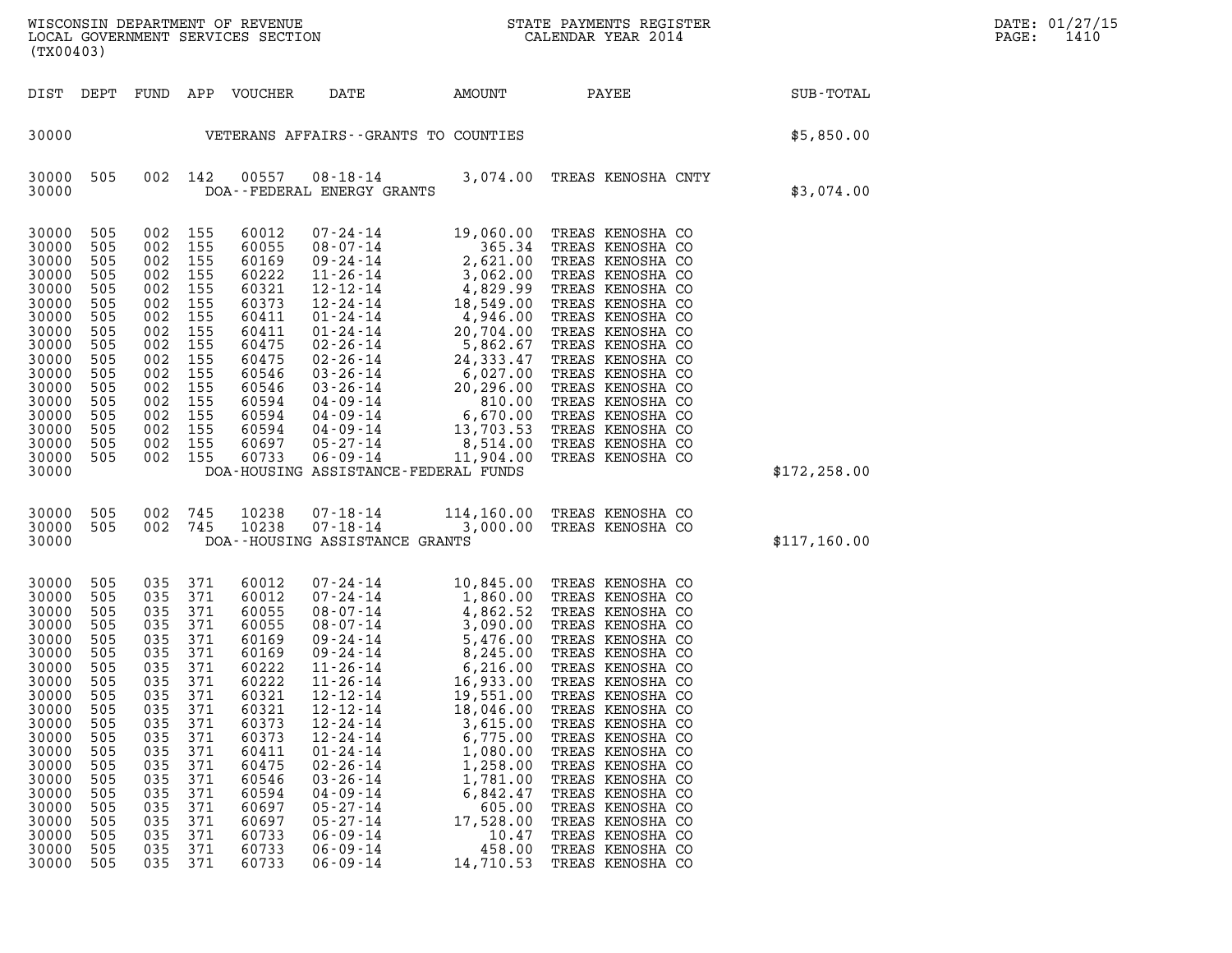| WISCONSIN DEPARTMENT OF REVENUE   | STATE PAYMENTS REGISTER | DATE: 01/27/15 |
|-----------------------------------|-------------------------|----------------|
| LOCAL GOVERNMENT SERVICES SECTION | CALENDAR YEAR 2014      | 1411<br>PAGE:  |

| (TX00403)    | WISCONSIN DEPARTMENT OF REVENUE<br>LOCAL GOVERNMENT SERVICES SECTION |                | STATE PAYMENTS REGISTER<br>CALENDAR YEAR 2014 |              | DATE: 01/27/15<br>1411<br>PAGE: |
|--------------|----------------------------------------------------------------------|----------------|-----------------------------------------------|--------------|---------------------------------|
| DIST<br>DEPT | <b>VOUCHER</b><br>APP<br>FUND                                        | DATE<br>AMOUNT | PAYEE                                         | SUB-TOTAL    |                                 |
| 30000        | DOA--PUBLIC BENEFITS FUND                                            |                |                                               | \$149,787.99 |                                 |

| 30000          | DOA--PUBLIC BENEFITS FUND |     |     |       |                                            |  |                           |  | \$149,787.99 |
|----------------|---------------------------|-----|-----|-------|--------------------------------------------|--|---------------------------|--|--------------|
| 30000<br>30000 | 505                       | 089 | 166 | 05114 | 01 - 28 - 14<br>DOA--LAND INFORMATION FUND |  | 1,000.00 TREAS KENOSHA CO |  | \$1,000.00   |

| 30000                           |         |               | DOA--LAND INFORMATION FUND                                       |                            |                                      | \$1,000.00     |
|---------------------------------|---------|---------------|------------------------------------------------------------------|----------------------------|--------------------------------------|----------------|
| 30000 835<br>30000 835<br>30000 | 002 105 | 002 105 43705 | 07 - 28 - 14<br>80809 11-17-14<br>REVENUE--STATE SHARED REVENUES | 443,856.47<br>2.600.613.87 | TREAS KENOSHA CO<br>TREAS KENOSHA CO | \$3,044,470.34 |

| 30000              |         |  | REVENUE--STATE SHARED REVENUES                 |                             | \$3,044,470.34 |
|--------------------|---------|--|------------------------------------------------|-----------------------------|----------------|
| 30000 835<br>30000 | 002 109 |  | 01030 07-28-14<br>REVENUE--EXEMPT COMPUTER AID | 171,053.00 TREAS KENOSHA CO | \$171,053.00   |

| 30000                                 | REVENUE--EXEMPT COMPUTER AID                                                                             |                                                                | \$171,053.00    |
|---------------------------------------|----------------------------------------------------------------------------------------------------------|----------------------------------------------------------------|-----------------|
| 30000<br>835<br>30000<br>835<br>30000 | 002 302<br>10045<br>07-28-14<br>002 302<br>11045<br>07-28-14<br>REVENUE-FIRST DOLLAR/SCHOOL LEVY CREDITS | 8,979,081,40 TREAS KENOSHA CO<br>1,590,559.25 TREAS KENOSHA CO | \$10,569,640.65 |

| 30000          |     | REVENUE-FIRST DOLLAR/SCHOOL LEVY CREDITS                                                         | \$10,569,640.65 |  |
|----------------|-----|--------------------------------------------------------------------------------------------------|-----------------|--|
| 30000<br>30000 | 835 | 021 363<br>1,788,613.98<br>03-24-14<br>TREAS KENOSHA CO<br>37326<br>REVENUE - - LOTTERY CREDIT - | \$1,788,613.98  |  |
| 30000          |     | DISTRICT TOTAL APPROPRIATIONS                                                                    | \$53,412,893.75 |  |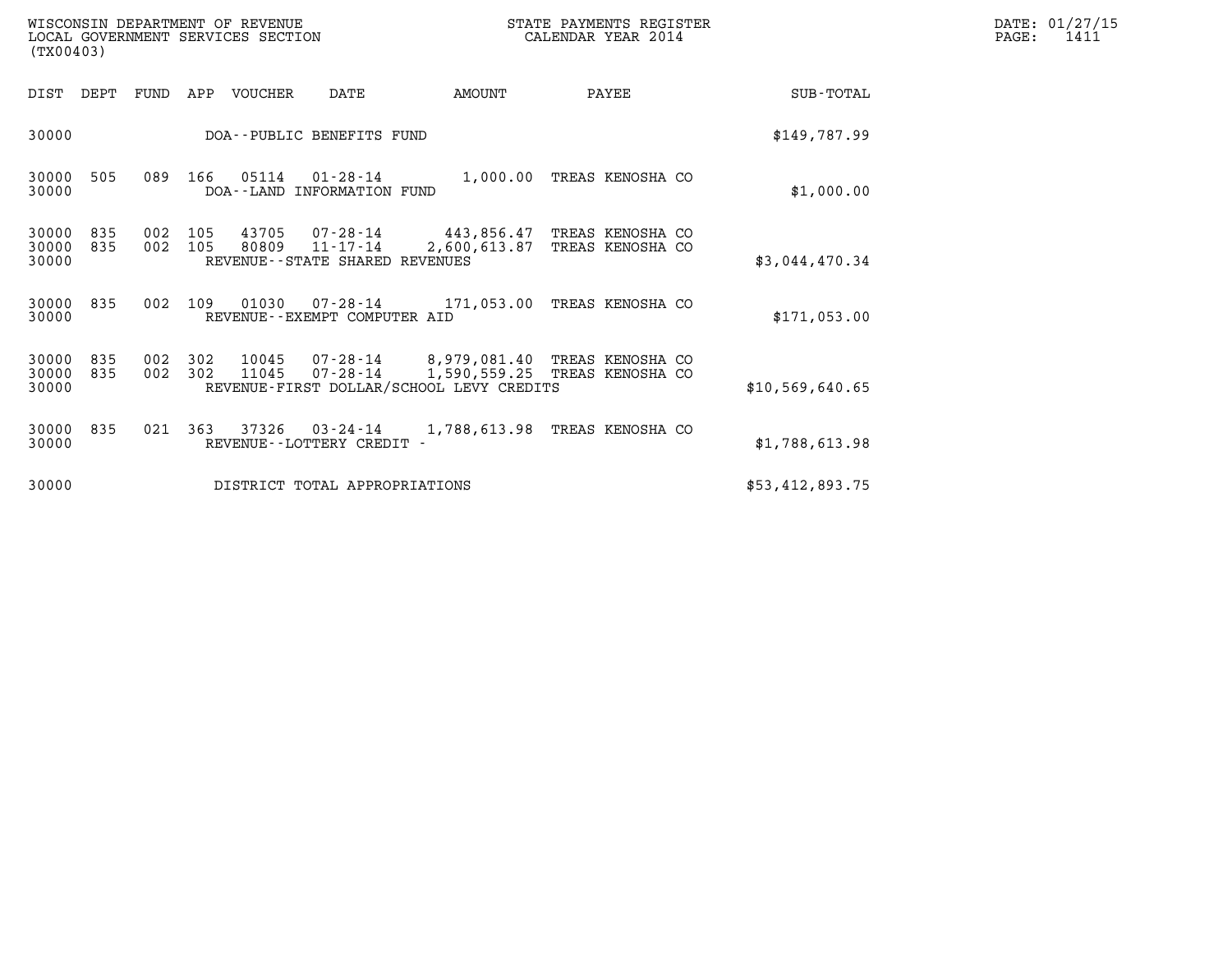|                                               |                     |                                          |         |                         |                                        |                                              |                                                                                                                           |                  | DATE: 01/27/15<br>$\mathtt{PAGE:}$<br>1412 |
|-----------------------------------------------|---------------------|------------------------------------------|---------|-------------------------|----------------------------------------|----------------------------------------------|---------------------------------------------------------------------------------------------------------------------------|------------------|--------------------------------------------|
| (TX00403)                                     |                     |                                          |         |                         |                                        |                                              |                                                                                                                           |                  |                                            |
|                                               |                     |                                          |         |                         |                                        | DIST DEPT FUND APP VOUCHER DATE AMOUNT PAYEE |                                                                                                                           | <b>SUB-TOTAL</b> |                                            |
| 30002 165<br>30002                            |                     |                                          | 002 225 |                         |                                        | SAFETY/PROF SERV--FIRE INSURANCE DUES        | 00768  06-30-14  5,480.72  TREAS TN BRIGHTON                                                                              | \$5,480.72       |                                            |
| 30002 370<br>30002                            |                     |                                          | 012 571 |                         |                                        | NAT RESOURCES - - FOREST CROP/MFL/CO FOREST  | 37691  06-16-14  23.20  TREAS TN BRIGHTON                                                                                 | \$23.20          |                                            |
| 30002 370<br>30002                            | 30002 370           | 012 579<br>012 579                       |         | 19440                   |                                        | NAT RESOURCES--AIDS IN LIEU OF TAXES         | 04-16-14 1,863.00 TREAS TN BRIGHTON<br>19440  04-16-14   1,924.26   TREAS TN BRIGHTON                                     | \$3,787.26       |                                            |
| 30002 370<br>30002                            |                     |                                          |         | 074 670 41659           | NAT RESOURCES--RU RECYCLING GRANT      |                                              | 05-23-14 606.92 TREAS TN BRIGHTON                                                                                         | \$606.92         |                                            |
| 30002 395<br>30002<br>30002<br>30002<br>30002 | 395<br>395<br>- 395 | 011 191<br>011 191<br>011 191<br>011 191 |         | 04766<br>20766<br>30766 | 10766 04-07-14<br>07-07-14<br>10-06-14 | TRANSPORTATION - - GENERAL TRANSP AIDS - GTA | 01-06-14 8,478.58 TOWN OF BRIGHTON<br>8,478.58 TOWN OF BRIGHTON<br>8,478.58 TOWN OF BRIGHTON<br>8,478.60 TOWN OF BRIGHTON | \$33,914.34      |                                            |
| 30002 835<br>30002 835<br>30002               |                     | 002 105<br>002 105                       |         |                         | REVENUE--STATE SHARED REVENUES         |                                              | 43693  07-28-14  2,639.30  TREAS TN BRIGHTON<br>80797  11-17-14  14,956.83  TREAS TN BRIGHTON                             | \$17,596.13      |                                            |
| 30002 835<br>30002                            |                     |                                          |         |                         | REVENUE--EXEMPT COMPUTER AID           |                                              | 002 109 02696 07-28-14 9.00 TREAS TN BRIGHTON                                                                             | \$9.00           |                                            |
| 30002 835<br>30002                            |                     |                                          |         |                         |                                        | DOA-PAYMENT FOR MUNICIPAL SERVICES AID       | 002 501 00002 02-03-14 1,271.68 TREAS TN BRIGHTON                                                                         | \$1,271.68       |                                            |
| 30002 835<br>30002                            |                     |                                          |         | 021 363 36159           | REVENUE - - LOTTERY CREDIT -           |                                              | 03-24-14 4,566.71 TREAS TN BRIGHTON                                                                                       | \$4,566.71       |                                            |
| 30002                                         |                     |                                          |         |                         | DISTRICT TOTAL APPROPRIATIONS          |                                              |                                                                                                                           | \$67,255.96      |                                            |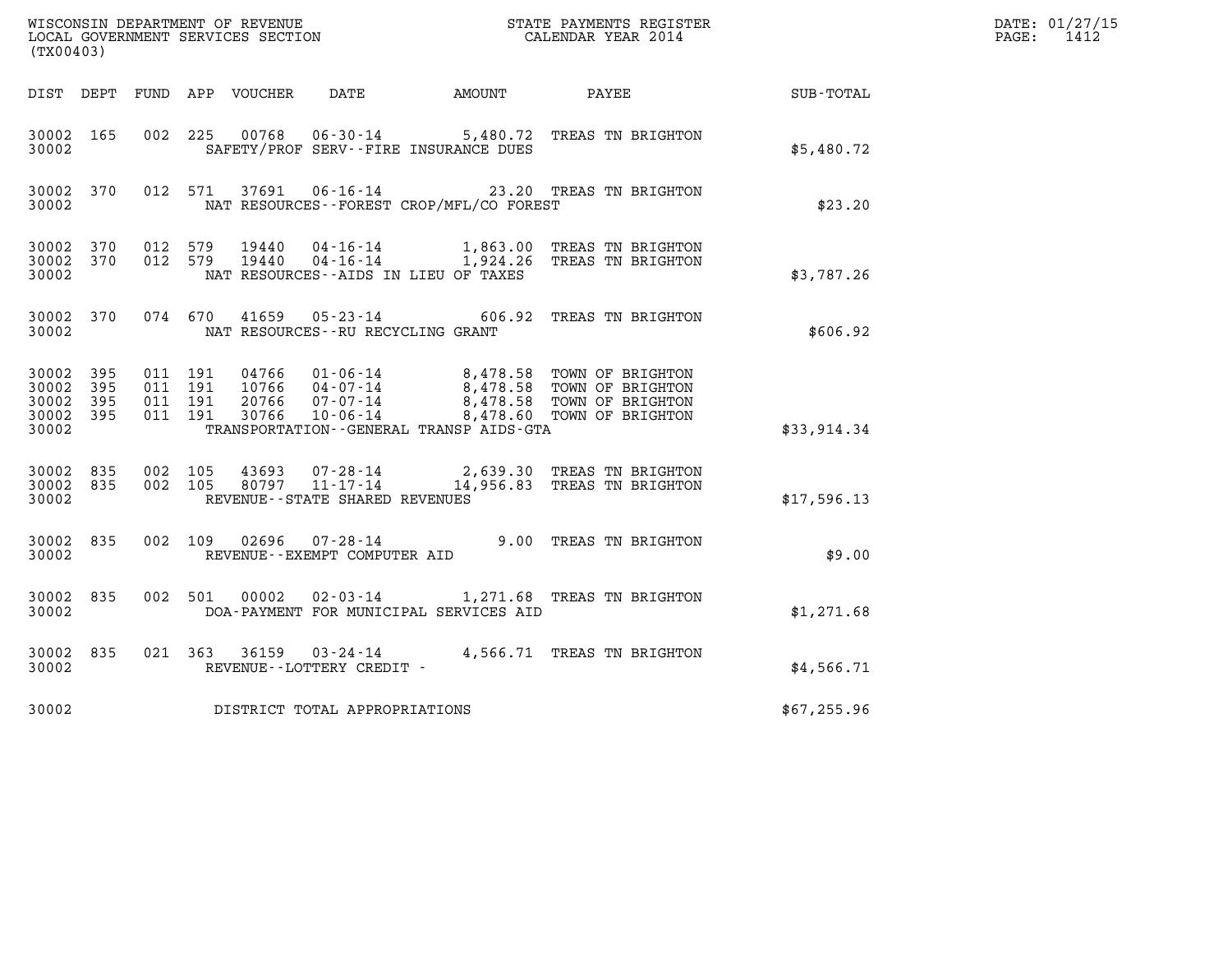| WISCONSIN DEPARTMENT OF REVENUE<br>LOCAL GOVERNMENT SERVICES SECTION<br>(TX00403) |                          |                          |                                 |                                  |                                                                                        |                                               | STATE PAYMENTS REGISTER<br>CALENDAR YEAR 2014                                    |           | DATE: 01/27/15<br>1413<br>PAGE: |
|-----------------------------------------------------------------------------------|--------------------------|--------------------------|---------------------------------|----------------------------------|----------------------------------------------------------------------------------------|-----------------------------------------------|----------------------------------------------------------------------------------|-----------|---------------------------------|
|                                                                                   |                          |                          |                                 |                                  |                                                                                        |                                               |                                                                                  |           |                                 |
| DIST                                                                              | DEPT                     | FUND                     | APP                             | VOUCHER                          | DATE                                                                                   | AMOUNT                                        | PAYEE                                                                            | SUB-TOTAL |                                 |
| 30004<br>30004<br>30004<br>30004<br>30004                                         | 370<br>370<br>370<br>370 | 012<br>012<br>012<br>012 | 579<br>579<br>579<br>579<br>NAT | 19444<br>19445<br>19446<br>19447 | $04 - 16 - 14$<br>04-16-14<br>04-16-14<br>$04 - 16 - 14$<br>RESOURCES--AIDS IN LIEU OF | 140.88<br>140.88<br>140.88<br>140.88<br>TAXES | *TREAS TN BRISTOL<br>*TREAS TN BRISTOL<br>*TREAS TN BRISTOL<br>*TREAS TN BRISTOL | \$563.52  |                                 |
| 30004                                                                             |                          |                          |                                 |                                  | DISTRICT TOTAL APPROPRIATIONS                                                          |                                               |                                                                                  | \$563.52  |                                 |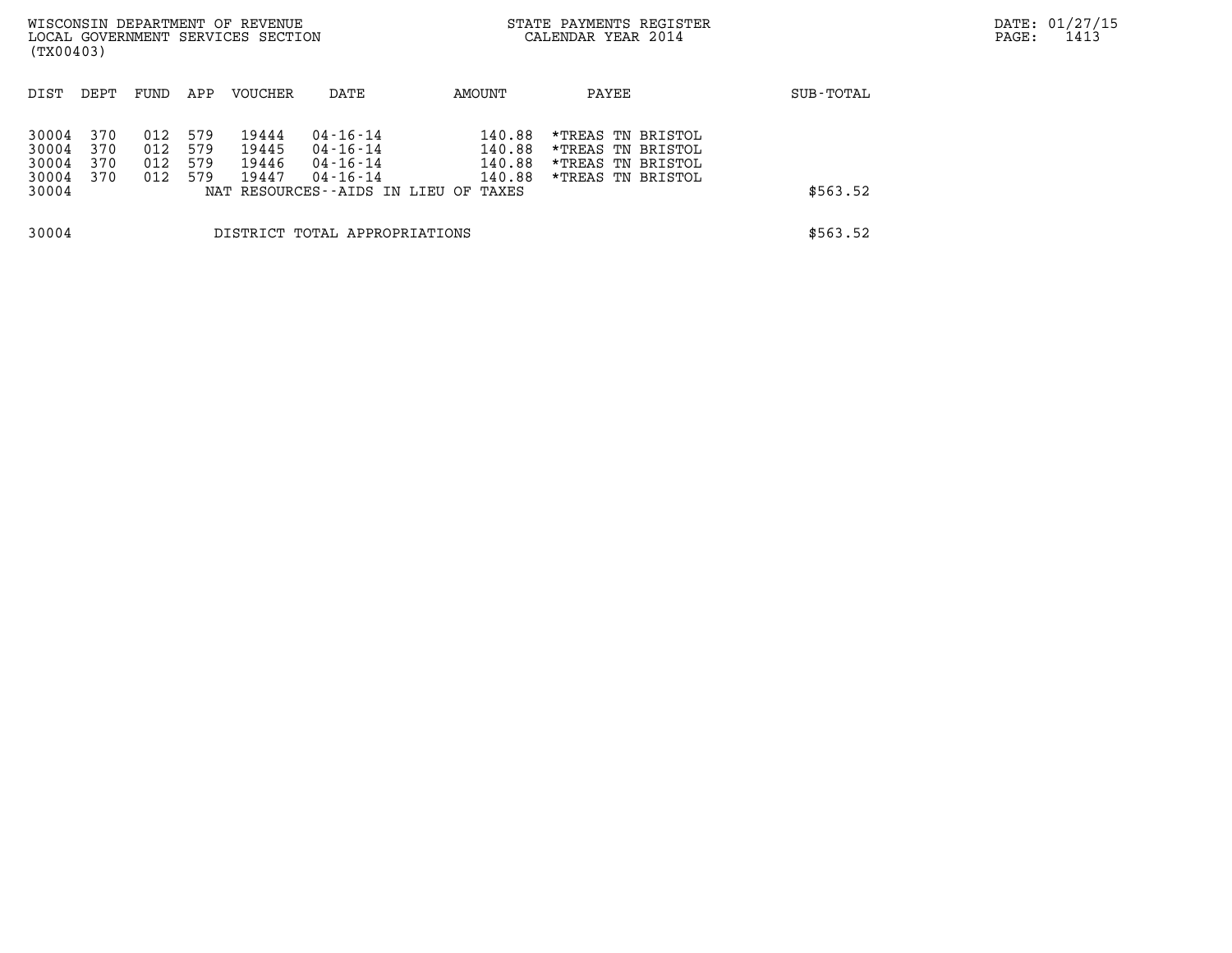| WISCONSIN DEPARTMENT OF REVENUE<br>LOCAL GOVERNMENT SERVICES SECTION<br>(TX00403)                                                |                                                                                                                                                                                                 | STATE PAYMENTS REGISTER<br>CALENDAR YEAR 2014 |               | DATE: 01/27/15<br>PAGE:<br>1414 |
|----------------------------------------------------------------------------------------------------------------------------------|-------------------------------------------------------------------------------------------------------------------------------------------------------------------------------------------------|-----------------------------------------------|---------------|---------------------------------|
| DIST DEPT<br>FUND APP VOUCHER                                                                                                    | AMOUNT<br>DATE                                                                                                                                                                                  | PAYEE                                         | SUB-TOTAL     |                                 |
| 30006 165<br>30006                                                                                                               | 002 225 00769 06-30-14 6,379.19 TREAS TN PARIS<br>SAFETY/PROF SERV--FIRE INSURANCE DUES                                                                                                         |                                               | \$6,379.19    |                                 |
| 30006 370<br>012<br>37692<br>571<br>30006                                                                                        | 06-16-14 26.10 TREAS TN PARIS<br>NAT RESOURCES - - FOREST CROP/MFL/CO FOREST                                                                                                                    |                                               | \$26.10       |                                 |
| 30006<br>395<br>011<br>191<br>011<br>395<br>191<br>30006<br>011 191<br>30006<br>395<br>395<br>011 191<br>30767<br>30006<br>30006 | 04767 01-06-14 4,112.27 TOWN OF PARIS<br>10767  04-07-14  4,112.27  TOWN OF PARIS<br>20767  07-07-14  4,112.27  TOWN OF PARIS<br>$10 - 06 - 14$<br>TRANSPORTATION - - GENERAL TRANSP AIDS - GTA | 4,112.28 TOWN OF PARIS                        | \$16,449.09   |                                 |
| 30006 435<br>005 162<br>01HSD<br>30006                                                                                           | 09-08-14 3,633.15 TREAS TOWN PARIS<br>HS--AMBULANCE FUNDING ASSISTANCE GRANTS                                                                                                                   |                                               | \$3,633.15    |                                 |
| 30006<br>835<br>002<br>105<br>002 105<br>30006<br>835<br>80798<br>30006                                                          | 43694 07-28-14 46,837.56 TREAS TN PARIS<br>$11 - 17 - 14$<br>REVENUE--STATE SHARED REVENUES                                                                                                     | 268,131.31 TREAS TN PARIS                     | \$314,968.87  |                                 |
| 30006                                                                                                                            | DISTRICT TOTAL APPROPRIATIONS                                                                                                                                                                   |                                               | \$341, 456.40 |                                 |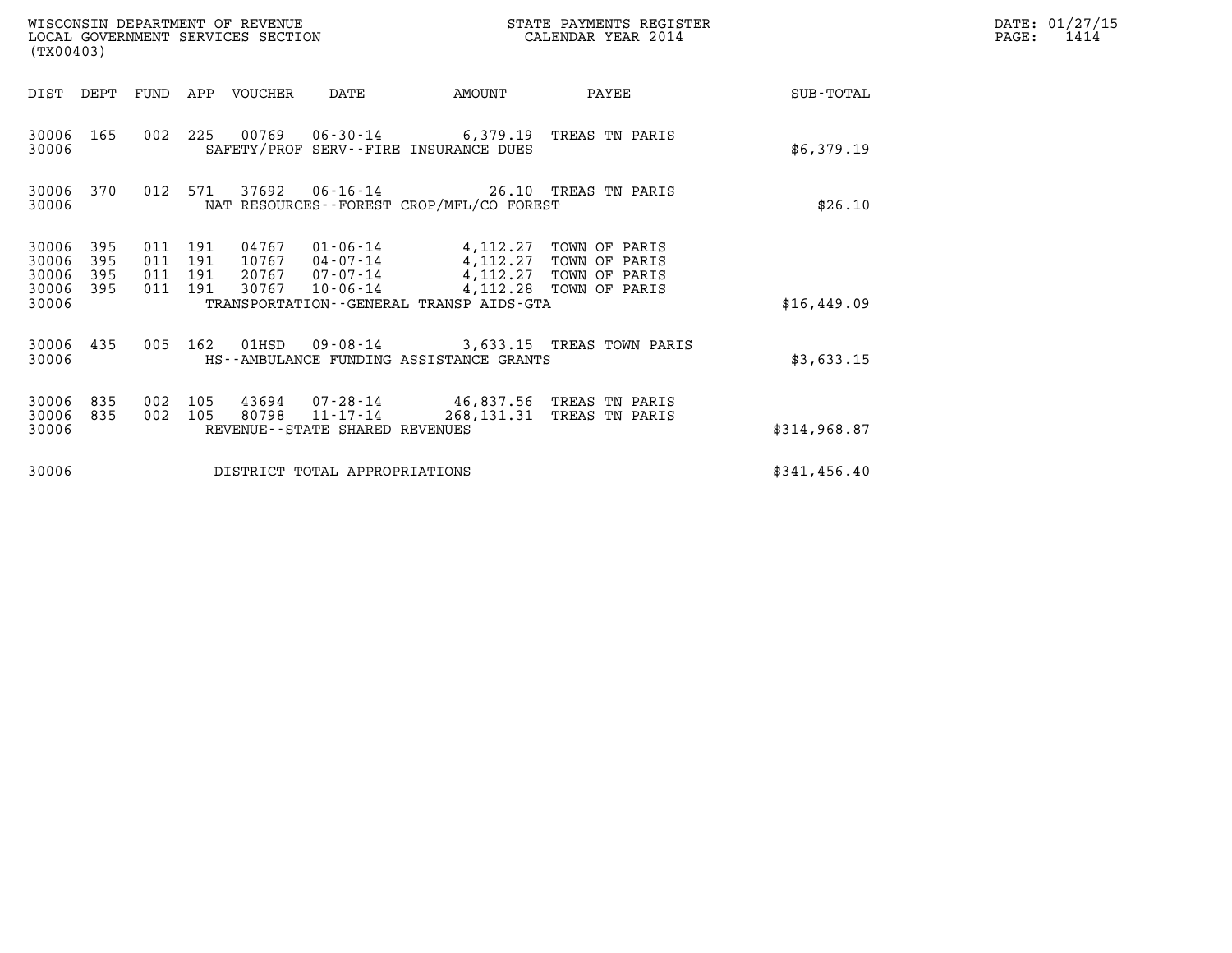| (TX00403)                                             |     |                    |                    |                |                                                           |                                                                                                                                                                                                                                                      |              | DATE: 01/27/15<br>PAGE: 1415 |
|-------------------------------------------------------|-----|--------------------|--------------------|----------------|-----------------------------------------------------------|------------------------------------------------------------------------------------------------------------------------------------------------------------------------------------------------------------------------------------------------------|--------------|------------------------------|
|                                                       |     |                    |                    |                |                                                           |                                                                                                                                                                                                                                                      |              |                              |
| 30010                                                 |     |                    |                    |                | SAFETY/PROF SERV--FIRE INSURANCE DUES                     | 30010 165 002 225 00770 06-30-14 12,740.42 TREAS TN RANDALL                                                                                                                                                                                          | \$12,740.42  |                              |
| 30010                                                 |     |                    |                    |                | NAT RESOURCES--AIDS IN LIEU OF TAXES                      | 30010 370 002 503 16780 02-05-14 5,728.89 TREAS TN RANDALL<br>TOWN SHARE 505.38<br>TOWN SHARE 505.38                                                                                                                                                 | \$5,728.89   |                              |
| 30010                                                 |     |                    |                    |                | NAT RESOURCES - - BOAT PATROL                             | 30010 370 012 381 00589 03-28-14 6,905.98 TREAS TN RANDALL                                                                                                                                                                                           | \$6,905.98   |                              |
| 30010                                                 |     |                    |                    |                | NAT RESOURCES--BOATING ENFORCEMENT AIDS                   | 30010 370 012 550 00589 03-28-14 23,929.23 TREAS TN RANDALL                                                                                                                                                                                          | \$23,929.23  |                              |
| 30010                                                 |     |                    |                    |                | NAT RESOURCES - - FOREST CROP/MFL/CO FOREST               | 30010 370 012 571 37693 06-16-14 6.40 TREAS TN RANDALL                                                                                                                                                                                               | \$6.40       |                              |
| 30010                                                 |     |                    |                    |                | NAT RESOURCES--AIDS IN LIEU OF TAXES                      | $\begin{array}{cccccc} 30010 & 370 & 012 & 579 & 19441 & 04\texttt{-}16\texttt{-}14 & & & & 156.62 & \texttt{TREAS TN RANDALL} \\ 30010 & 370 & 012 & 579 & 19441 & 04\texttt{-}16\texttt{-}14 & & & 308.75 & \texttt{TREAS TN RANDALL} \end{array}$ | \$465.37     |                              |
| 30010                                                 |     |                    |                    |                | NAT RESOURCES -- RU RECYCLING GRANT                       | 30010 370 074 670 41660 05-23-14 7,641.23 TREAS TN RANDALL                                                                                                                                                                                           | \$7,641.23   |                              |
| 30010 395<br>30010<br>30010 395<br>30010 395<br>30010 | 395 | 011 191<br>011 191 | 011 191<br>011 191 |                | TRANSPORTATION--GENERAL TRANSP AIDS-GTA                   |                                                                                                                                                                                                                                                      | \$90,349.21  |                              |
| 30010                                                 |     |                    |                    |                | JUSTICE - - LAW ENFORCEMENT TRAINING                      | 30010 455 002 231 01688 02-24-14 640.00 TREAS TN RANDALL                                                                                                                                                                                             | \$640.00     |                              |
| 30010 835<br>30010 835<br>30010                       |     | 002 105<br>002 105 |                    | 43695<br>80799 | 07-28-14<br>11-17-14<br>REVENUE - - STATE SHARED REVENUES | 6,087.91 TREAS TN RANDALL<br>34,626.72 TREAS TN RANDALL                                                                                                                                                                                              | \$40,714.63  |                              |
| 30010 835<br>30010                                    |     | 002 109            |                    | 02697          | $07 - 28 - 14$<br>REVENUE--EXEMPT COMPUTER AID            | 626.00 TREAS TN RANDALL                                                                                                                                                                                                                              | \$626.00     |                              |
| 30010                                                 |     |                    |                    |                | DISTRICT TOTAL APPROPRIATIONS                             |                                                                                                                                                                                                                                                      | \$189,747.36 |                              |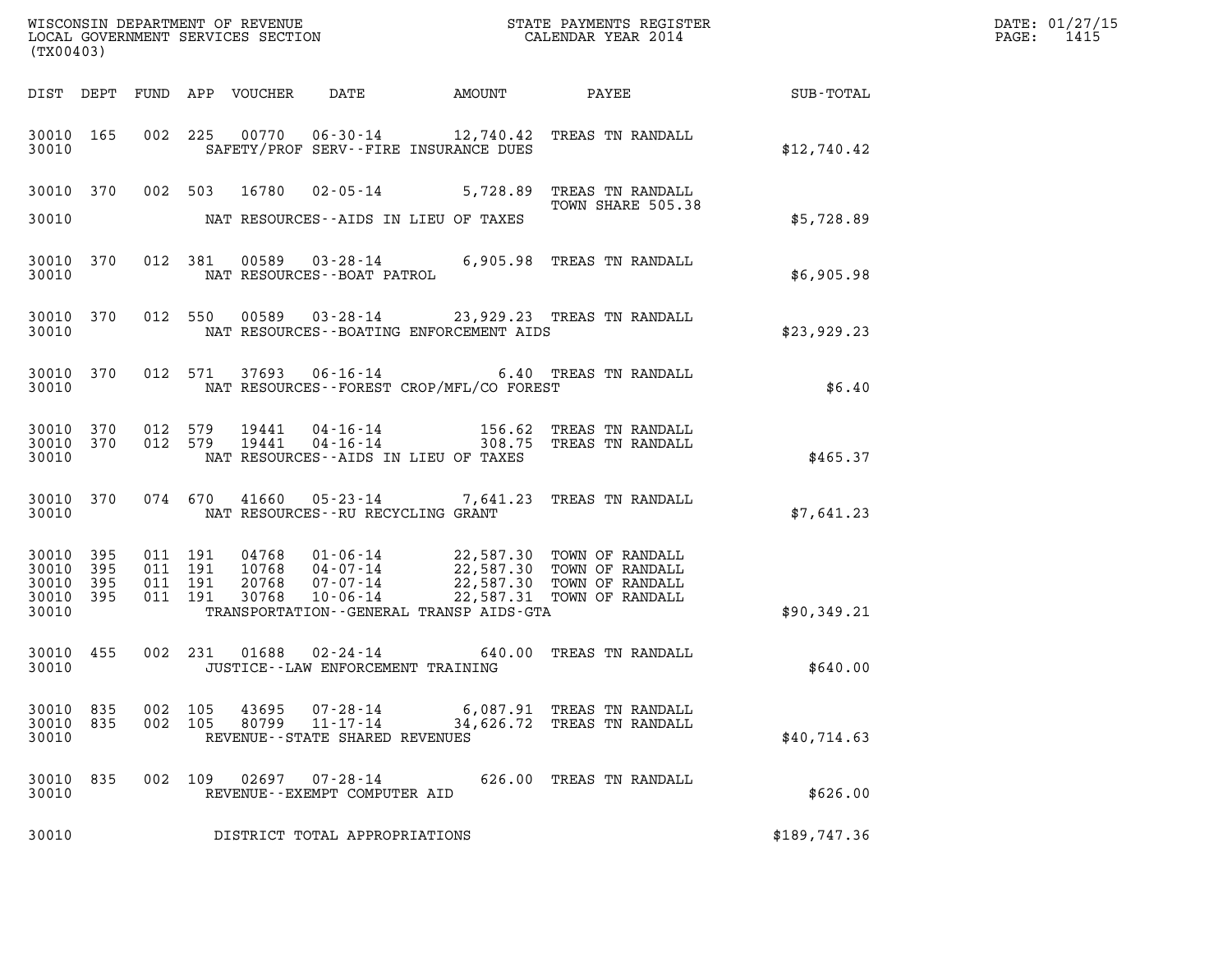| (TX00403)                                             |     |                                          |                                  |                                      |                                                                                                                                                                                         |                                                            |              | DATE: 01/27/15<br>$\mathtt{PAGE:}$<br>1416 |
|-------------------------------------------------------|-----|------------------------------------------|----------------------------------|--------------------------------------|-----------------------------------------------------------------------------------------------------------------------------------------------------------------------------------------|------------------------------------------------------------|--------------|--------------------------------------------|
|                                                       |     |                                          | DIST DEPT FUND APP VOUCHER DATE  |                                      |                                                                                                                                                                                         | AMOUNT PAYEE SUB-TOTAL                                     |              |                                            |
| 30012 165<br>30012                                    |     |                                          |                                  |                                      | 002 225 00771 06-30-14 33,872.62 TREAS TN SALEM<br>SAFETY/PROF SERV--FIRE INSURANCE DUES                                                                                                |                                                            | \$33,872.62  |                                            |
|                                                       |     |                                          |                                  |                                      | 30012 370 002 503 16580 01-30-14 6,451.43 TREAS TN SALEM                                                                                                                                | TOWN SHARE 844.26                                          |              |                                            |
| 30012                                                 |     |                                          |                                  |                                      | NAT RESOURCES--AIDS IN LIEU OF TAXES                                                                                                                                                    |                                                            | \$6,451.43   |                                            |
| 30012 370<br>30012                                    |     |                                          |                                  | NAT RESOURCES--BOAT PATROL           | 012 381 00590 03-28-14 3,170.49 TREAS TN SALEM                                                                                                                                          |                                                            | \$3,170.49   |                                            |
| 30012 370<br>30012                                    |     |                                          |                                  |                                      | 012 550 00590 03-28-14 10,985.76 TREAS TN SALEM<br>NAT RESOURCES--BOATING ENFORCEMENT AIDS                                                                                              |                                                            | \$10,985.76  |                                            |
| 30012 370<br>30012                                    |     |                                          |                                  |                                      | 012 571 37694 06-16-14 20.00 TREAS TN SALEM<br>NAT RESOURCES - - FOREST CROP/MFL/CO FOREST                                                                                              |                                                            | \$20.00      |                                            |
| 30012 370<br>30012 370<br>30012 370<br>30012          |     | 012 579<br>012 579<br>012 579            | 19442<br>19442<br>19442          |                                      | 04-16-14 43.89 TREAS TN SALEM<br>04-16-14 109.76 TREAS TN SALEM<br>04-16-14 957.79 TREAS TN SALEM<br>NAT RESOURCES--AIDS IN LIEU OF TAXES                                               |                                                            | \$1,111.44   |                                            |
| 30012 370<br>30012                                    |     |                                          |                                  | NAT RESOURCES - - RU RECYCLING GRANT | 074 670 41661 05-23-14 12,048.95 TREAS TN SALEM                                                                                                                                         |                                                            | \$12,048.95  |                                            |
| 30012 395<br>30012 395<br>30012<br>30012 395<br>30012 | 395 | 011 191<br>011 191<br>011 191<br>011 191 | 04769<br>10769<br>20769<br>30769 |                                      | 01-06-14 74,410.75 TOWN OF SALEM<br>04-07-14 74,410.75 TOWN OF SALEM<br>07-07-14 74,410.75 TOWN OF SALEM<br>10-06-14 74,410.77 TOWN OF SALEM<br>TRANSPORTATION--GENERAL TRANSP AIDS-GTA |                                                            | \$297,643.02 |                                            |
| 30012                                                 |     |                                          |                                  |                                      | HS--AMBULANCE FUNDING ASSISTANCE GRANTS                                                                                                                                                 | 30012 435 005 162 01HSD 09-08-14 6,176.48 TREAS TOWN SALEM | \$6,176.48   |                                            |
| 30012                                                 |     |                                          |                                  | JUSTICE - - LAW ENFORCEMENT TRAINING | 30012 455 002 231 01722 02-26-14 640.00 TREAS TN SALEM                                                                                                                                  |                                                            | \$640.00     |                                            |
| 30012 835<br>30012                                    |     | 30012 835 002 105                        |                                  | REVENUE - - STATE SHARED REVENUES    | 43696  07-28-14  18,066.53  TREAS TN SALEM<br>002 105 80800 11-17-14 103,754.75 TREAS TN SALEM                                                                                          |                                                            | \$121,821.28 |                                            |
| 30012 835<br>30012                                    |     |                                          |                                  | REVENUE--EXEMPT COMPUTER AID         | 002 109 02698 07-28-14 879.00 TREAS TN SALEM                                                                                                                                            |                                                            | \$879.00     |                                            |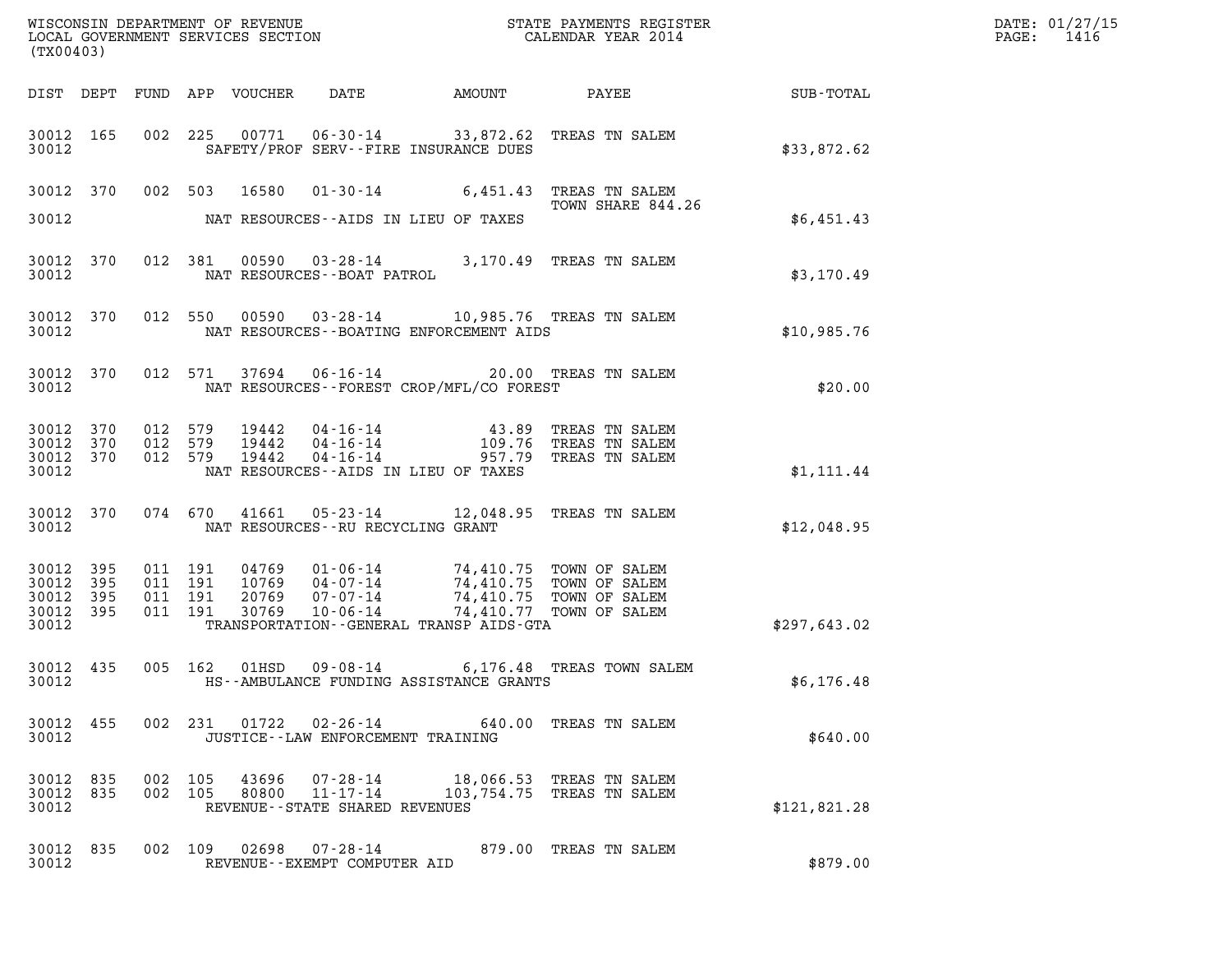| (TX00403)      |      |      |     | WISCONSIN DEPARTMENT OF REVENUE<br>LOCAL GOVERNMENT SERVICES SECTION |                                       |           | STATE PAYMENTS REGISTER<br>CALENDAR YEAR 2014 |              | DATE: 01/27/15<br>PAGE: | 1417 |
|----------------|------|------|-----|----------------------------------------------------------------------|---------------------------------------|-----------|-----------------------------------------------|--------------|-------------------------|------|
| DIST           | DEPT | FUND | APP | <b>VOUCHER</b>                                                       | DATE                                  | AMOUNT    | PAYEE                                         | SUB-TOTAL    |                         |      |
| 30012<br>30012 | 835  | 021  | 363 | 36160                                                                | 03-24-14<br>REVENUE--LOTTERY CREDIT - | 27,294.21 | TREAS TN SALEM                                | \$27, 294.21 |                         |      |
| 30012          |      |      |     |                                                                      | DISTRICT TOTAL APPROPRIATIONS         |           |                                               | \$522,114.68 |                         |      |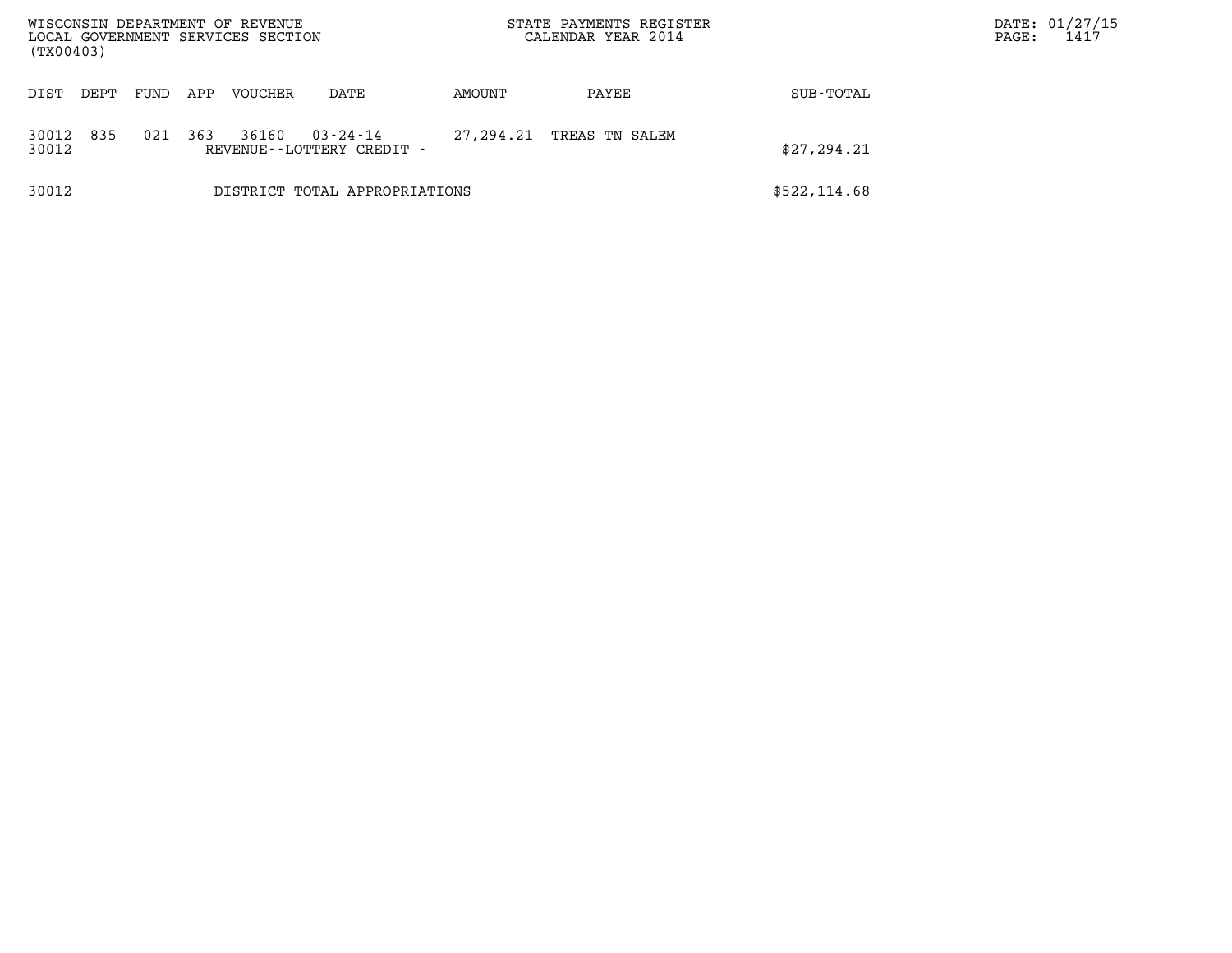| (TX00403)                                                 |     |         |                                          |                            |                                                          |        |                                                                                                                                                                                      |               | DATE: 01/27/15<br>$\mathtt{PAGE}$ :<br>1418 |
|-----------------------------------------------------------|-----|---------|------------------------------------------|----------------------------|----------------------------------------------------------|--------|--------------------------------------------------------------------------------------------------------------------------------------------------------------------------------------|---------------|---------------------------------------------|
|                                                           |     |         |                                          | DIST DEPT FUND APP VOUCHER | DATE                                                     | AMOUNT | <b>PAYEE</b> FOUND THE PAYEE                                                                                                                                                         | SUB-TOTAL     |                                             |
| 30014 165<br>30014                                        |     |         |                                          |                            | SAFETY/PROF SERV--FIRE INSURANCE DUES                    |        | 002 225 00772 06-30-14 28,248.15 TREAS TN SOMERS                                                                                                                                     | \$28, 248.15  |                                             |
| 30014 370<br>30014                                        |     |         |                                          |                            | NAT RESOURCES--FOREST CROP/MFL/CO FOREST                 |        | 012 571 37695 06-16-14 12.60 TREAS TN SOMERS                                                                                                                                         | \$12.60       |                                             |
| 30014 370<br>30014                                        |     |         | 074 670                                  |                            | NAT RESOURCES--RU RECYCLING GRANT                        |        | 41662  05-23-14  19,221.91  TREAS TN SOMERS                                                                                                                                          | \$19,221.91   |                                             |
| 30014 395<br>30014 395<br>30014 395<br>30014 395<br>30014 |     |         | 011 191<br>011 191<br>011 191<br>011 191 |                            | TRANSPORTATION--GENERAL TRANSP AIDS-GTA                  |        | 04770  01-06-14  30,617.06  TOWN OF SOMERS<br>10770  04-07-14  30,617.06  TOWN OF SOMERS<br>20770  07-07-14  30,617.06  TOWN OF SOMERS<br>30770  10-06-14  30,617.08  TOWN OF SOMERS | \$122,468.26  |                                             |
| 30014 395<br>30014                                        |     |         |                                          | 011 278 10888              | TRANSPORTATION--LRIP/TRIP/MSIP GRANTS                    |        | 04-29-14 148,271.27 TREAS TN SOMERS                                                                                                                                                  | \$148, 271.27 |                                             |
| 30014 435<br>30014                                        |     |         |                                          |                            | HS--AMBULANCE FUNDING ASSISTANCE GRANTS                  |        | 005 162 01HSD 09-08-14 5,616.78 TREAS TOWN SOMERS                                                                                                                                    | \$5,616.78    |                                             |
| 30014 435<br>30014                                        |     |         |                                          | 005 163 01LGS              | HS--PREPAID MEDICAL TRANSPORT REIMBURSE                  |        | 11-17-14 7,600.00 SOMERS RESCUE SQUAD                                                                                                                                                | \$7,600.00    |                                             |
| 30014 835<br>30014 835<br>30014                           |     | 002 105 | 002 105                                  | 43697<br>80801             | $11 - 17 - 14$<br>REVENUE - - STATE SHARED REVENUES      |        | 07-28-14 21,036.33 TREAS TN SOMERS<br>112,187.65 TREAS TN SOMERS                                                                                                                     | \$133, 223.98 |                                             |
| 30014 835<br>30014                                        |     |         | 002 109                                  |                            | REVENUE - - EXEMPT COMPUTER AID                          |        | 02699  07-28-14  3,010.00 TREAS TN SOMERS                                                                                                                                            | \$3,010.00    |                                             |
| 30014 835<br>30014                                        |     |         | 002 501                                  | 00002                      | $02 - 03 - 14$<br>DOA-PAYMENT FOR MUNICIPAL SERVICES AID |        | 159,413.04 TREAS TN SOMERS                                                                                                                                                           | \$159,413.04  |                                             |
| 30014<br>30014                                            | 835 |         | 021 363                                  | 36161                      | $03 - 24 - 14$<br>REVENUE--LOTTERY CREDIT -              |        | 24,414.20 TREAS TN SOMERS                                                                                                                                                            | \$24,414.20   |                                             |
| 30014                                                     |     |         |                                          |                            | DISTRICT TOTAL APPROPRIATIONS                            |        |                                                                                                                                                                                      | \$651,500.19  |                                             |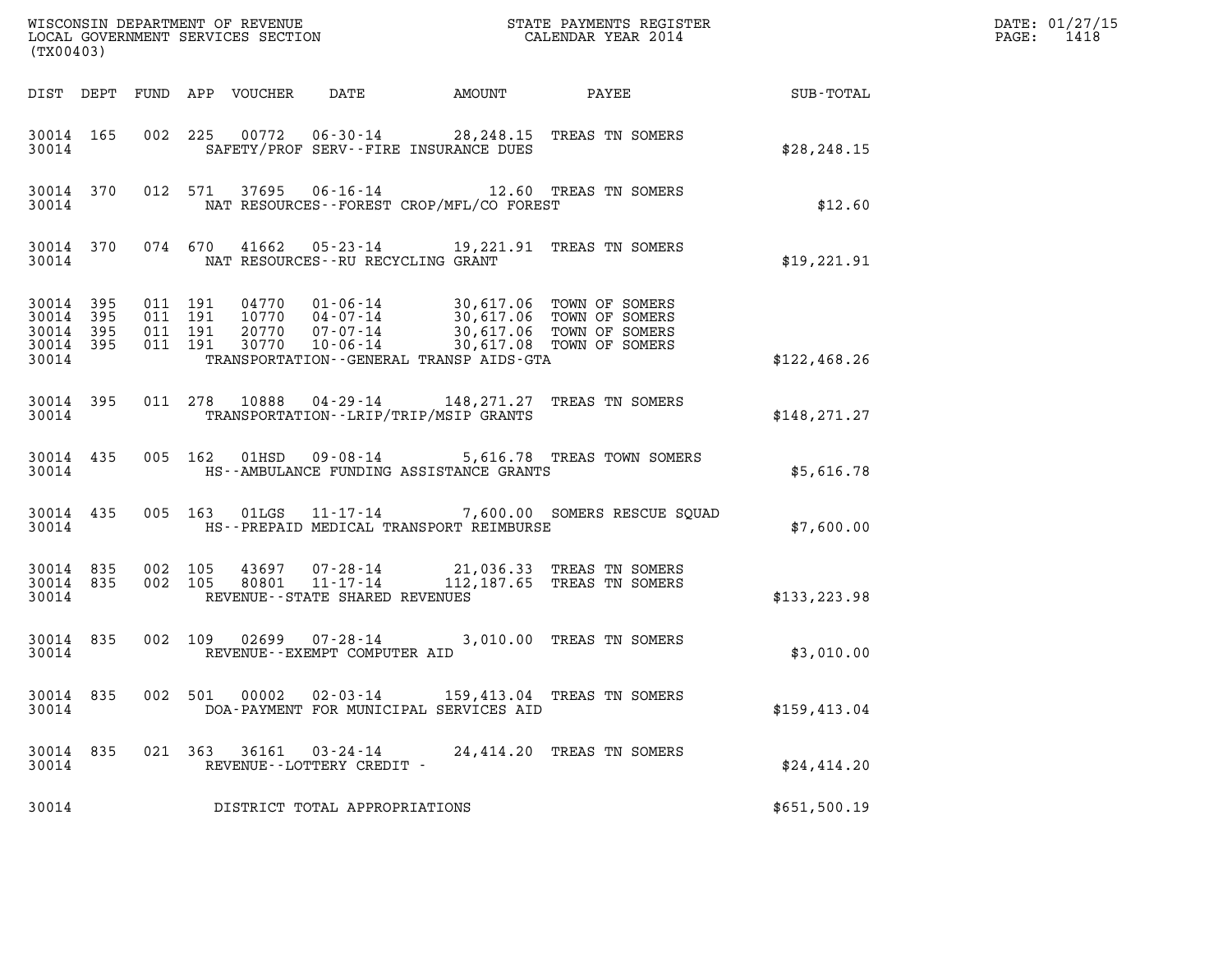| (TX00403)                                             |                        |     |                                          |                                                                 |  |                                                                                                                                                                                      | DATE: 01/27/15<br>$\mathtt{PAGE:}$<br>1419 |  |
|-------------------------------------------------------|------------------------|-----|------------------------------------------|-----------------------------------------------------------------|--|--------------------------------------------------------------------------------------------------------------------------------------------------------------------------------------|--------------------------------------------|--|
|                                                       |                        |     |                                          |                                                                 |  | DIST DEPT FUND APP VOUCHER DATE AMOUNT PAYEE SUB-TOTAL                                                                                                                               |                                            |  |
| 30016                                                 | 30016 165              |     |                                          | SAFETY/PROF SERV--FIRE INSURANCE DUES                           |  | 002 225 00773 06-30-14 9,901.23 TREAS TN WHEATLAND                                                                                                                                   | \$9,901.23                                 |  |
| 30016                                                 |                        |     |                                          | NAT RESOURCES-SEVERANCE/YIELD/WITHDRAWAL                        |  | 30016 370 000 001 01DNR 06-19-14 353.00 TREAS TOWN WHEATLAND                                                                                                                         | \$353.00                                   |  |
|                                                       |                        |     |                                          |                                                                 |  | 30016 370 002 503 16581 01-30-14 6,168.13 TREAS TN WHEATLAND<br>TOWN SHARE 586.30                                                                                                    |                                            |  |
| 30016                                                 |                        |     |                                          | NAT RESOURCES--AIDS IN LIEU OF TAXES                            |  |                                                                                                                                                                                      | \$6,168.13                                 |  |
| 30016                                                 |                        |     |                                          | NAT RESOURCES - - BOAT PATROL                                   |  | 30016 370 012 381 00599 03-28-14 572.82 TREAS TN WHEATLAND                                                                                                                           | \$572.82                                   |  |
| 30016                                                 |                        |     |                                          | NAT RESOURCES - - BOATING ENFORCEMENT AIDS                      |  | 30016 370 012 550 00599 03-28-14 1,984.81 TREAS TN WHEATLAND                                                                                                                         | \$1,984.81                                 |  |
| 30016                                                 |                        |     |                                          | NAT RESOURCES -- FOREST CROP/MFL/CO FOREST                      |  | 30016 370 012 571 37696 06-16-14 32.60 TREAS TN WHEATLAND                                                                                                                            | \$32.60                                    |  |
| 30016                                                 | 30016 370<br>30016 370 |     |                                          | NAT RESOURCES -- AIDS IN LIEU OF TAXES                          |  | 012 579 19443 04-16-14 536.75 TREAS TN WHEATLAND<br>012 579 19443 04-16-14 36.00 TREAS TN WHEATLAND                                                                                  | \$572.75                                   |  |
| 30016                                                 |                        |     |                                          | NAT RESOURCES--RU RECYCLING GRANT                               |  | 30016 370 074 670 41663 05-23-14 6,015.37 TREAS TN WHEATLAND                                                                                                                         | \$6,015.37                                 |  |
| 30016 395<br>30016<br>30016 395<br>30016 395<br>30016 | 395                    |     | 011 191<br>011 191<br>011 191<br>011 191 | TRANSPORTATION - - GENERAL TRANSP AIDS - GTA                    |  | 04771 01-06-14 19,568.00 TOWN OF WHEATLAND<br>10771 04-07-14 19,568.00 TOWN OF WHEATLAND<br>20771 07-07-14 19,568.00 TOWN OF WHEATLAND<br>30771 10-06-14 19,568.00 TOWN OF WHEATLAND | \$78, 272.00                               |  |
| 30016<br>30016 835<br>30016                           | 835                    |     | 002 105<br>43698<br>002 105<br>80802     | 07-28-14<br>$11 - 17 - 14$<br>REVENUE - - STATE SHARED REVENUES |  | 6,606.26 TREAS TN WHEATLAND<br>37,433.91 TREAS TN WHEATLAND                                                                                                                          | \$44,040.17                                |  |
| 30016<br>30016                                        | 835                    | 002 | 109<br>02700                             | $07 - 28 - 14$<br>REVENUE--EXEMPT COMPUTER AID                  |  | 128.00 TREAS TN WHEATLAND                                                                                                                                                            | \$128.00                                   |  |
| 30016<br>30016                                        | 835                    |     | 021 363<br>36162                         | 03-24-14<br>REVENUE--LOTTERY CREDIT -                           |  | 22,635.55 TREAS TN WHEATLAND                                                                                                                                                         | \$22,635.55                                |  |
| 30016                                                 |                        |     |                                          | DISTRICT TOTAL APPROPRIATIONS                                   |  |                                                                                                                                                                                      | \$170,676.43                               |  |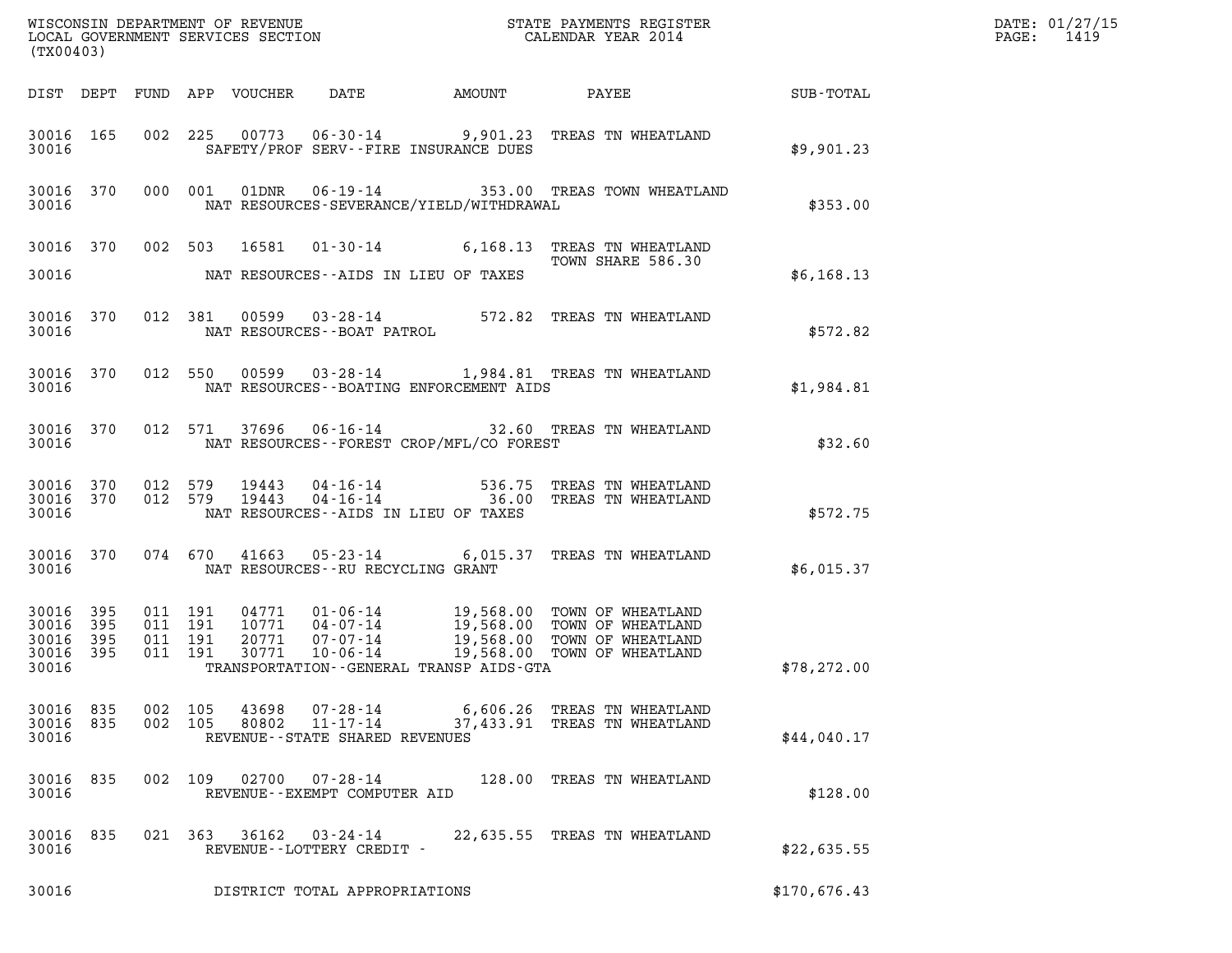| WISCONSIN DEPARTMENT OF REVENUE                               STATE PAYMENTS REGISTER LOCAL GOVERNMENT SERVICES SECTION                                   CALENDAR YEAR 2014<br>(TX00403) |           |                                          |  |                |                                                           |                                                                                                                                                                                    |               | DATE: 01/27/15<br>$\mathtt{PAGE:}$<br>1420 |
|-------------------------------------------------------------------------------------------------------------------------------------------------------------------------------------------|-----------|------------------------------------------|--|----------------|-----------------------------------------------------------|------------------------------------------------------------------------------------------------------------------------------------------------------------------------------------|---------------|--------------------------------------------|
|                                                                                                                                                                                           |           |                                          |  |                |                                                           | DIST DEPT FUND APP VOUCHER DATE AMOUNT PAYEE SUB-TOTAL                                                                                                                             |               |                                            |
| 30104 165<br>30104                                                                                                                                                                        |           |                                          |  |                | SAFETY/PROF SERV--FIRE INSURANCE DUES                     | 002 225 00774 06-30-14 16,945.30 TREAS VIL BRISTOL                                                                                                                                 | \$16,945.30   |                                            |
| 30104                                                                                                                                                                                     | 30104 370 |                                          |  |                | NAT RESOURCES--FOREST CROP/MFL/CO FOREST                  | 012 571 37697 06-16-14 31.60 TREAS VIL BRISTOL                                                                                                                                     | \$31.60       |                                            |
| 30104 370<br>30104                                                                                                                                                                        |           |                                          |  |                | NAT RESOURCES - - RU RECYCLING GRANT                      | 074 670 41664 05-23-14 15,639.79 TREAS VIL BRISTOL                                                                                                                                 | \$15,639.79   |                                            |
| 30104 395<br>30104 395<br>30104<br>30104 395<br>30104                                                                                                                                     | 395       | 011 191<br>011 191<br>011 191<br>011 191 |  | 30772          | $10 - 06 - 14$<br>TRANSPORTATION--GENERAL TRANSP AIDS-GTA | 04772  01-06-14  32,642.28  VILLAGE OF BRISTOL<br>10772  04-07-14  32,642.28  VILLAGE OF BRISTOL<br>20772  07-07-14  32,642.28  VILLAGE OF BRISTOL<br>32,642.29 VILLAGE OF BRISTOL | \$130,569.13  |                                            |
| 30104 435<br>30104                                                                                                                                                                        |           |                                          |  | 005 162 01HSD  | HS--AMBULANCE FUNDING ASSISTANCE GRANTS                   | 09-08-14 4,598.10 TREAS TOWN BRISTOL                                                                                                                                               | \$4,598.10    |                                            |
| 30104                                                                                                                                                                                     | 30104 435 |                                          |  |                | HS--PREPAID MEDICAL TRANSPORT REIMBURSE                   | 005 163 01LGS 11-17-14 2,000.00 VILLAGE OF BRISTOL                                                                                                                                 | \$2,000.00    |                                            |
| 30104 835<br>30104 835<br>30104                                                                                                                                                           |           | 002 105<br>002 105                       |  | 43699<br>80803 | $11 - 17 - 14$<br>REVENUE - - STATE SHARED REVENUES       | 07-28-14 8,668.66 TREAS VIL BRISTOL<br>47,122.40 TREAS VIL BRISTOL                                                                                                                 | \$55,791.06   |                                            |
| 30104 835<br>30104                                                                                                                                                                        |           |                                          |  |                | 002 109 02701 07-28-14<br>REVENUE--EXEMPT COMPUTER AID    | 2,233.00 TREAS VIL BRISTOL                                                                                                                                                         | \$2,233.00    |                                            |
| 30104 835<br>30104                                                                                                                                                                        |           |                                          |  |                | REVENUE--LOTTERY CREDIT -                                 | 021 363 36163 03-24-14 27,425.81 TREAS VIL BRISTOL                                                                                                                                 | \$27,425.81   |                                            |
| 30104                                                                                                                                                                                     |           |                                          |  |                | DISTRICT TOTAL APPROPRIATIONS                             |                                                                                                                                                                                    | \$255, 233.79 |                                            |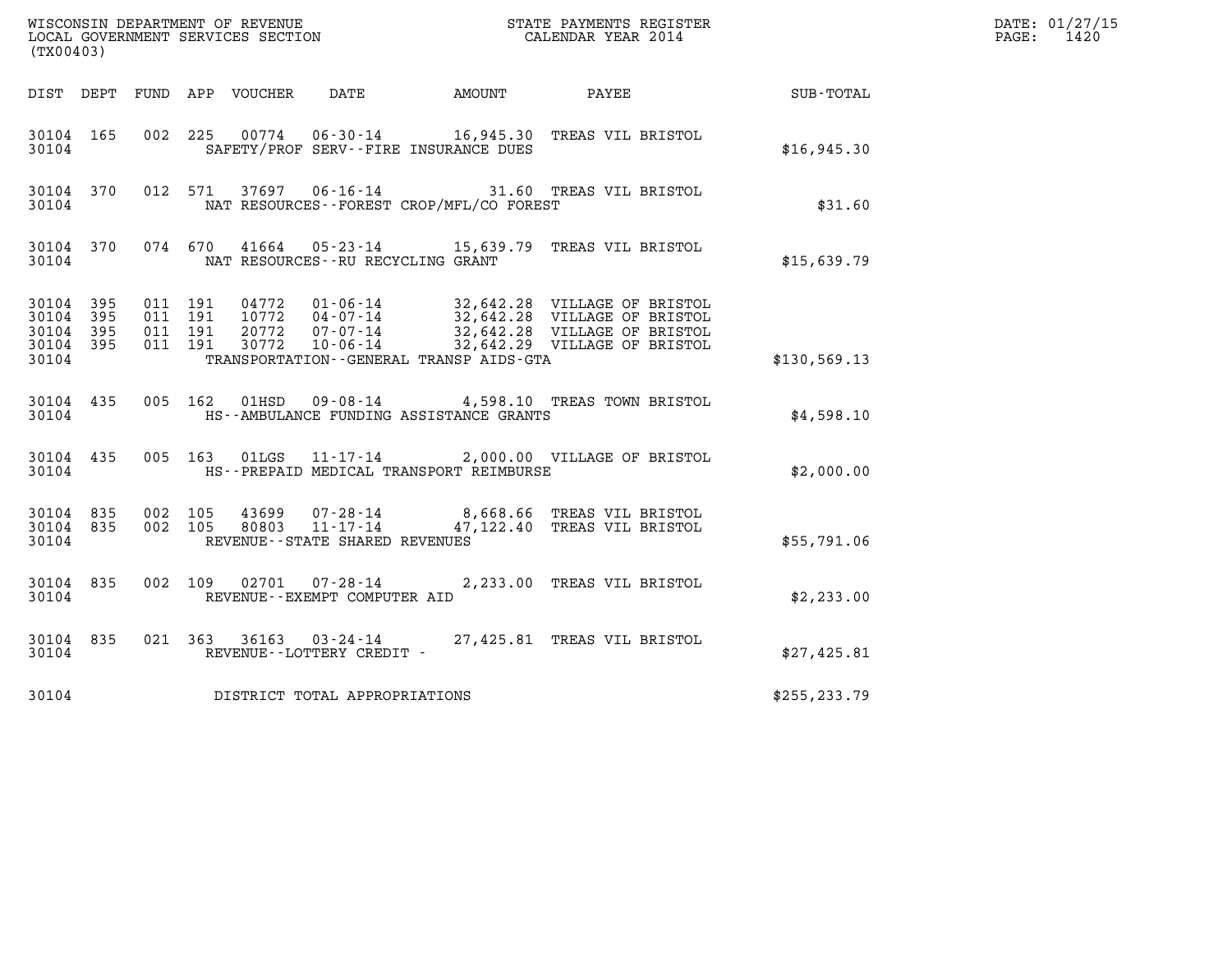|                                 | (TX00403)                     |                    |         |       |                                                             |  |                                                                                                                                                                                                                                                                                                                                                                  |               | DATE: 01/27/15<br>PAGE: 1421 |
|---------------------------------|-------------------------------|--------------------|---------|-------|-------------------------------------------------------------|--|------------------------------------------------------------------------------------------------------------------------------------------------------------------------------------------------------------------------------------------------------------------------------------------------------------------------------------------------------------------|---------------|------------------------------|
|                                 |                               |                    |         |       |                                                             |  | DIST DEPT FUND APP VOUCHER DATE AMOUNT PAYEE SUB-TOTAL                                                                                                                                                                                                                                                                                                           |               |                              |
| 30171                           |                               |                    |         |       | SAFETY/PROF SERV--FIRE INSURANCE DUES                       |  | 30171 165 002 225 00775 06-30-14 8,553.51 TREAS VIL PADDOCK LAKE                                                                                                                                                                                                                                                                                                 | \$8,553.51    |                              |
|                                 |                               |                    |         |       | 30171 NAT RESOURCES--AIDS IN LIEU OF TAXES                  |  | 30171 370 002 503 16781 02-05-14 214.94 TREAS VIL PADDOCK LAKE<br>VIL SHARE 58.20                                                                                                                                                                                                                                                                                | \$214.94      |                              |
|                                 |                               |                    |         |       | 30171 NAT RESOURCES--BOAT PATROL                            |  | 30171 370 012 381 00586 03-28-14 571.53 TREAS VIL PADDOCK LAKE                                                                                                                                                                                                                                                                                                   | \$571.53      |                              |
|                                 |                               |                    |         |       |                                                             |  | 30171 370 012 550 00586 03-28-14 1,980.35 TREAS VIL PADDOCK LAKE<br>30171 NAT RESOURCES--BOATING ENFORCEMENT AIDS                                                                                                                                                                                                                                                | \$1,980.35    |                              |
|                                 |                               |                    |         |       | 30171 NAT RESOURCES--AIDS IN LIEU OF TAXES                  |  |                                                                                                                                                                                                                                                                                                                                                                  | \$7.92        |                              |
|                                 |                               |                    |         |       | 30171 NAT RESOURCES--RU RECYCLING GRANT                     |  | 30171 370 074 670 41665 05-23-14 14,621.65 TREAS VIL PADDOCK LAKE                                                                                                                                                                                                                                                                                                | \$14,621.65   |                              |
| 30171                           |                               |                    |         |       |                                                             |  | $\begin{tabular}{cccc} 30171 & 395 & 011 & 191 & 04773 & 01-06-14 & 40,082.11 & VILLAGE OF PADOCK LAKE \\ 30171 & 395 & 011 & 191 & 10773 & 04-07-14 & 40,082.11 & VILLAGE OF PADOCK LAKE \\ 30171 & 395 & 011 & 191 & 20773 & 07-07-14 & 40,082.11 & VILLAGE OF PADOCK LAKE \\ 30171 & 395 & 011 & 191 & 30773 & 10$<br>TRANSPORTATION--GENERAL TRANSP AIDS-GTA | \$160, 328.45 |                              |
|                                 |                               |                    |         |       | 30171 JUSTICE - - LAW ENFORCEMENT TRAINING                  |  | 30171 455 002 231 01654 02-24-14 800.00 TREAS VIL PADDOCK LAKE                                                                                                                                                                                                                                                                                                   | \$800.00      |                              |
| 30171 835<br>30171 835<br>30171 |                               |                    | 002 105 |       | 002 105 80804 11-17-14<br>REVENUE - - STATE SHARED REVENUES |  | 43700  07-28-14  42,685.04 TREAS VIL PADDOCK LAKE<br>52,656.01 TREAS VIL PADDOCK LAKE                                                                                                                                                                                                                                                                            | \$95,341.05   |                              |
| 30171 835<br>30171 835<br>30171 |                               | 002 109<br>002 109 |         | 02702 | $07 - 28 - 14$<br>REVENUE--EXEMPT COMPUTER AID              |  | 2,260.00 TREAS VIL PADDOCK LAKE<br>4,438.00 TREAS VIL PADDOCK LAKE                                                                                                                                                                                                                                                                                               | \$6,698.00    |                              |
| 30171                           | DISTRICT TOTAL APPROPRIATIONS |                    |         |       |                                                             |  | \$289,117.40                                                                                                                                                                                                                                                                                                                                                     |               |                              |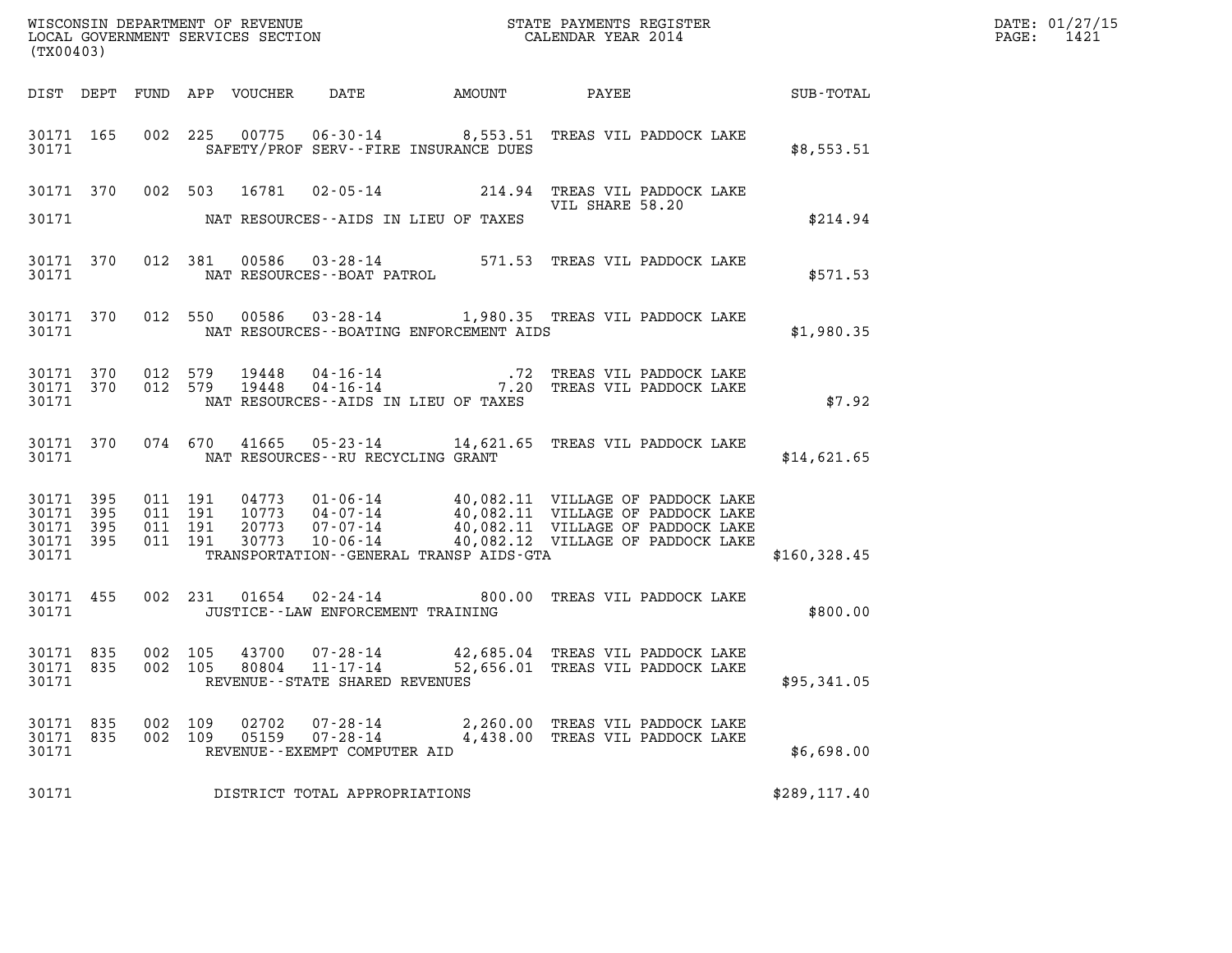| DATE: | 01/27/15 |
|-------|----------|
| PAGE: | 1422     |

| WISCONSIN DEPARTMENT OF REVENUE<br>LOCAL GOVERNMENT SERVICES SECTION<br>CALENDAR YEAR 2014<br>(TX00403)                                                                                                                                                                      |                                                                                                                                                                                                                                                                     | DATE: 01/27/15<br>$\mathtt{PAGE:}$<br>1422 |
|------------------------------------------------------------------------------------------------------------------------------------------------------------------------------------------------------------------------------------------------------------------------------|---------------------------------------------------------------------------------------------------------------------------------------------------------------------------------------------------------------------------------------------------------------------|--------------------------------------------|
|                                                                                                                                                                                                                                                                              | DIST DEPT FUND APP VOUCHER DATE AMOUNT PAYEE SUB-TOTAL                                                                                                                                                                                                              |                                            |
| 30174 165<br>30174                                                                                                                                                                                                                                                           | 002 225 00776 06-30-14 88,571.96 TREAS VIL PLEASANT PRAIRI<br>SAFETY/PROF SERV--FIRE INSURANCE DUES                                                                                                                                                                 | \$88,571.96                                |
| 30174 370<br>30174 370<br>30174 NAT RESOURCES--AIDS IN LIEU OF TAXES                                                                                                                                                                                                         | 002 503 16582 01-30-14 73,899.42 TREAS VIL PLEASANT PRAIRI<br>002 503 16582 01-30-14 5,328.33 TREAS VIL PLEASANT PRAIRI<br>VIL SHARE 14802.84                                                                                                                       | \$79,227.75                                |
| 30174 370 002 941 01404 01-14-14 45,000.00 TREAS VIL PLEASANT PRAIRI<br>30174 NAT RESOURCES-GENERAL OPERATIONS-FEDERAL                                                                                                                                                       |                                                                                                                                                                                                                                                                     | \$45,000.00                                |
| 30174 370 012 579 19449 04-16-14 2,620.74 TREAS VIL PLEASANT PRAIRIE<br>30174 NAT RESOURCES--AIDS IN LIEU OF TAXES                                                                                                                                                           |                                                                                                                                                                                                                                                                     | \$2,620.74                                 |
| 30174 370 074 670 41666 05-23-14 46,018.49 TREAS VIL PLEASANT PRAIRI<br>30174 NAT RESOURCES--RU RECYCLING GRANT                                                                                                                                                              |                                                                                                                                                                                                                                                                     | \$46,018.49                                |
| 30174 395<br>011 185<br>30174 395<br>011 185<br>30174 395<br>011 185<br>30174 395<br>011 185<br>30174 395<br>011 185<br>30174 395<br>011 185<br>30174 395<br>011 185<br>30174 395<br>011 185<br>011 185<br>30174 395<br>30174<br>TRANSPORTATION - - HIGHWAY SAFETY - FEDERAL | 03278 02-10-14 670.52 TREAS VIL PLEASANT PRAIRI<br>05315 03-03-14 679.56 TREAS VIL PLEASANT PRAIRI<br>07462 03-24-14 1,361.36 TREAS VIL PLEASANT PRAIRI<br>16823 07-03-14 2,795.18 TREAS VIL PLEASANT PRAIRI<br>18067 07-16-14 905.72                               | \$12,813.76                                |
| 30174 395<br>011 191<br>30174 395<br>011 191<br>30174 395<br>011 191<br>30174 395<br>011 191<br>30174                                                                                                                                                                        | 04774 01-06-14 196,503.69 VILLAGE OF PLEASANT PRAIR<br>10774 04-07-14 196,503.69 VILLAGE OF PLEASANT PRAIR<br>20774 07-07-14 196,503.69 VILLAGE OF PLEASANT PRAIR<br>30774 10-06-14 196,503.69 VILLAGE OF PLEASANT PRAIR<br>TRANSPORTATION--GENERAL TRANSP AIDS-GTA | \$786,014.76                               |
| 30174<br>HS--AMBULANCE FUNDING ASSISTANCE GRANTS                                                                                                                                                                                                                             | 30174 435 005 162 01HSD 09-08-14 6,253.55 TREAS VILL PLEASANT PRAIRIE                                                                                                                                                                                               | \$6,253.55                                 |
| 30174 435<br>30174<br>HS--PREPAID MEDICAL TRANSPORT REIMBURSE                                                                                                                                                                                                                | 005 163 01LGS 11-17-14 9,200.00 PLEASANT PRAIRIE FIRE & RES                                                                                                                                                                                                         | \$9,200.00                                 |
| 30174 455<br>30174<br>JUSTICE -- LAW ENFORCEMENT TRAINING                                                                                                                                                                                                                    | 002 231 01667 02-24-14 4,960.00 TREAS VIL PLEASANT PRAIRI                                                                                                                                                                                                           | \$4,960.00                                 |
| 30174 465 002 133 01752 02-11-14 2,000.00 TREAS VIL PLEASANT PRAIRI                                                                                                                                                                                                          |                                                                                                                                                                                                                                                                     |                                            |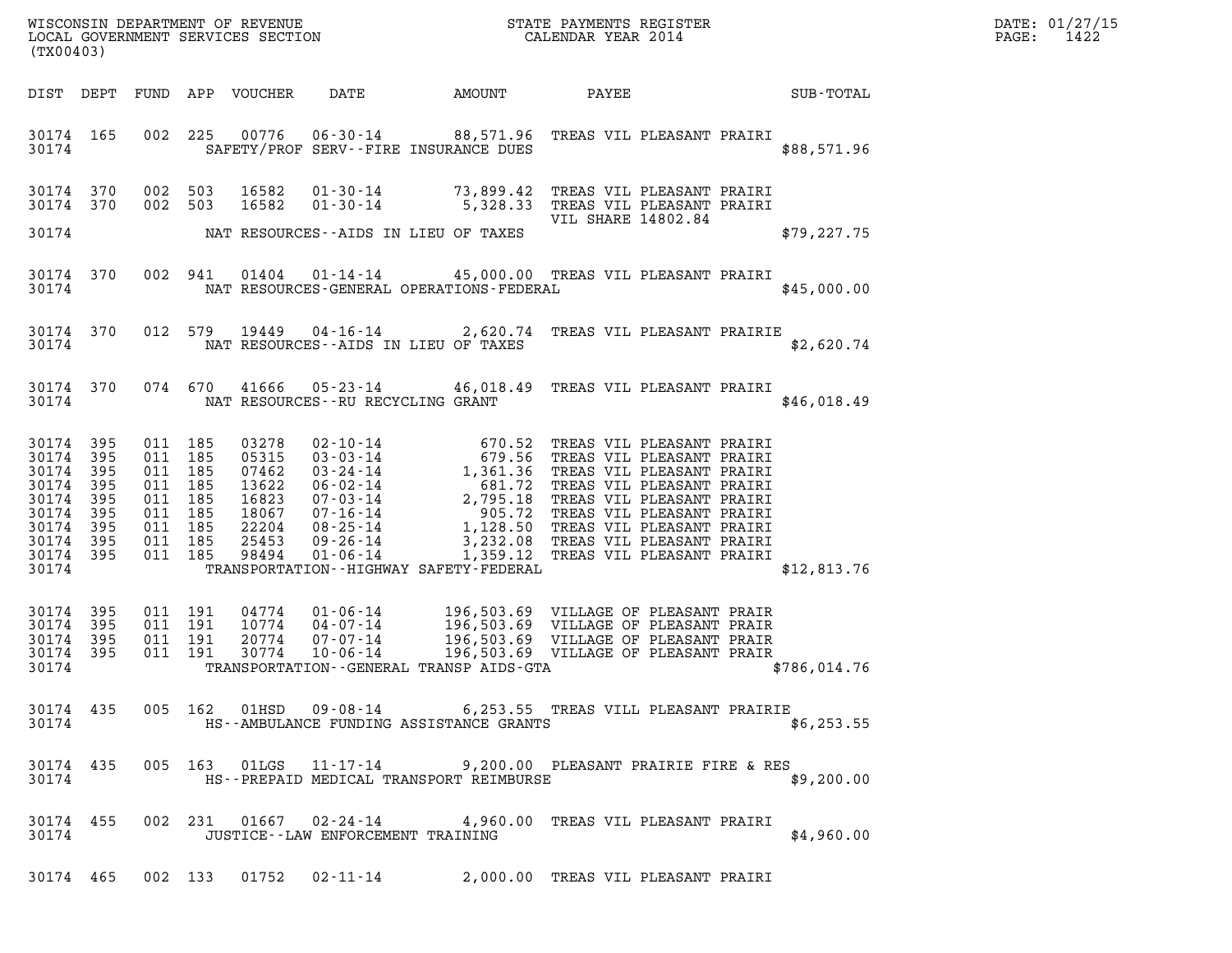| (TX00403)                       | WISCONSIN DEPARTMENT OF REVENUE<br>LOCAL GOVERNMENT SERVICES SECTION<br>(TWOO403) UNITAL SERVICES SECTION                                                                                                                                                                                 |                        |                | DATE: 01/27/15<br>PAGE: 1423 |
|---------------------------------|-------------------------------------------------------------------------------------------------------------------------------------------------------------------------------------------------------------------------------------------------------------------------------------------|------------------------|----------------|------------------------------|
| DIST DEPT FUND APP VOUCHER DATE |                                                                                                                                                                                                                                                                                           | AMOUNT PAYEE SUB-TOTAL |                |                              |
|                                 | 30174 MILITARY AFFAIRS--L E COUNTER DRUG ACTIV                                                                                                                                                                                                                                            |                        | \$2,000.00     |                              |
|                                 | 30174 505 002 174 58920 04-30-14 40,460.00 TREAS VIL PLEASANT PRAIRI<br>30174 DOA--TRANSMISSION LINE FEE DISTRIBUTION                                                                                                                                                                     |                        | \$40,460.00    |                              |
|                                 | 30174 505 002 745 05621 02-07-14 67,520.00 TREAS VIL PLEASANT PRAIRI<br>30174 505 002 745 05621 02-07-14 539.00 TREAS VIL PLEASANT PRAIRI<br>30174 DOA--HOUSING ASSISTANCE GRANTS                                                                                                         |                        | \$68,059.00    |                              |
| 30174                           | $\begin{array}{cccc} 30174 & 835 & 002 & 105 & 43701 & 07\text{-}28\text{-}14 & 284,750.40 & \text{TREAS VII PLEASANT PRAIRI}\\ 30174 & 835 & 002 & 105 & 80805 & 11\text{-}17\text{-}14 & 1,755,627.89 & \text{TREAS VIL PLEASANT PRAIRI} \end{array}$<br>REVENUE--STATE SHARED REVENUES |                        | \$2,040,378.29 |                              |
| 30174                           | 30174 835 002 109 02703 07-28-14 23,705.00 TREAS VIL PLEASANT PRAIRI<br>30174 835 002 109 05160 07-28-14 130,213.00 TREAS VIL PLEASANT PRAIRI<br>REVENUE--EXEMPT COMPUTER AID                                                                                                             |                        | \$153,918.00   |                              |
| 30174                           | 30174 835 002 302 10043 07-28-14 3,937,166.10 TREAS VIL PLEASANT PRAIRI<br>30174 835 002 302 11043 07-28-14 529,937.36 TREAS VIL PLEASANT PRAIRI<br>REVENUE-FIRST DOLLAR/SCHOOL LEVY CREDITS $$4,467,103.46$                                                                              |                        |                |                              |
| 30174 835<br>30174              | 002 501 00002 02-03-14 1,517.58 TREAS VIL PLEASANT PRAIRI<br>DOA-PAYMENT FOR MUNICIPAL SERVICES AID                                                                                                                                                                                       |                        | \$1,517.58     |                              |
| 30174 835<br>30174 835<br>30174 | 021  363  36164  03-24-14  51,713.52  TREAS  VIL PLEASANT PRAIRI<br>021  363  37324  03-24-14  720,544.50  TREAS  VIL PLEASANT PRAIRI<br>REVENUE--LOTTERY CREDIT -                                                                                                                        |                        | \$772, 258.02  |                              |
|                                 | 30174 DISTRICT TOTAL APPROPRIATIONS                                                                                                                                                                                                                                                       |                        | \$8,626,375.36 |                              |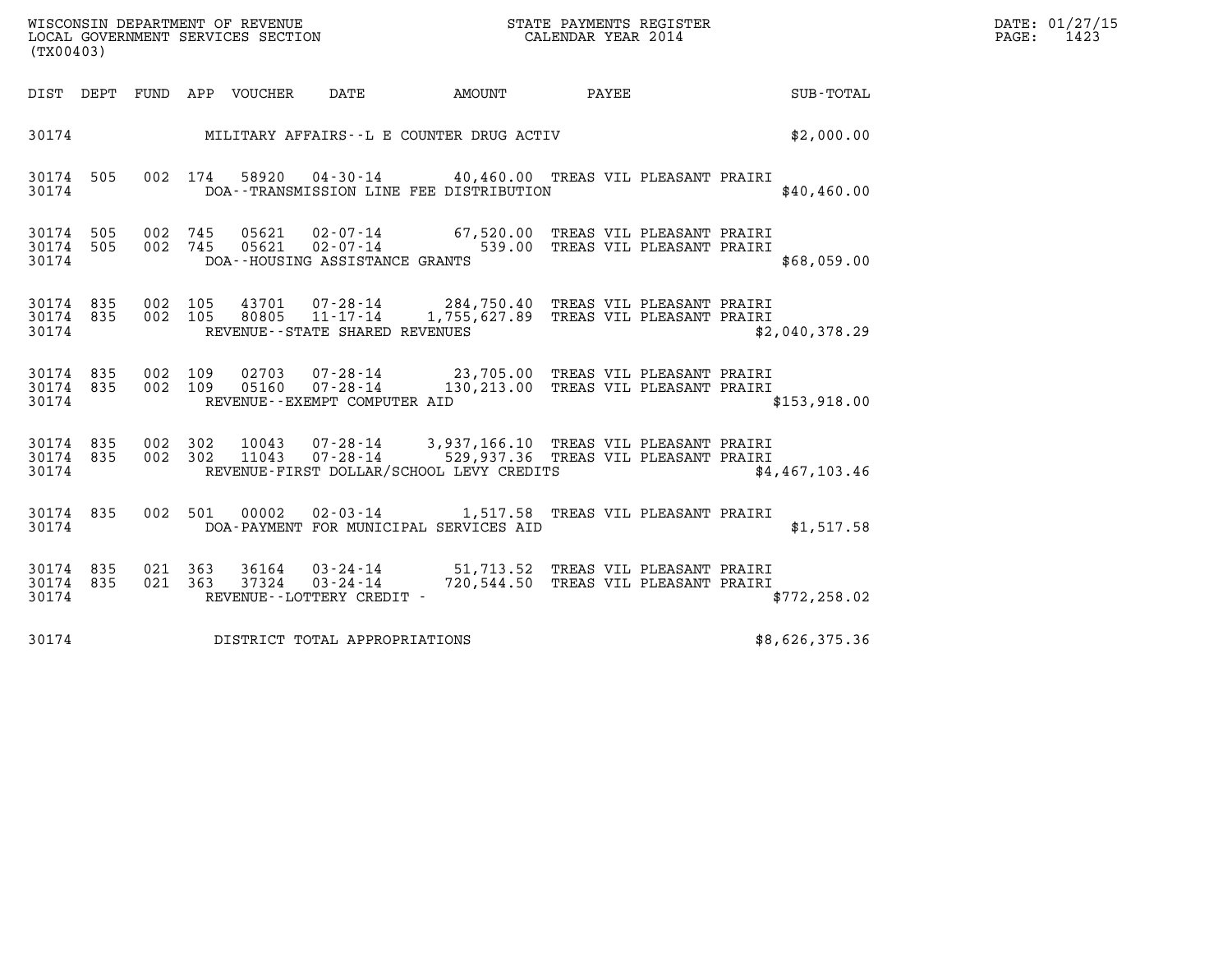| (TX00403)                                                 |           |                    |                    |                        |                                                           |                                                                                                                                                                                                      |               | DATE: 01/27/15<br>$\mathtt{PAGE:}$<br>1424 |
|-----------------------------------------------------------|-----------|--------------------|--------------------|------------------------|-----------------------------------------------------------|------------------------------------------------------------------------------------------------------------------------------------------------------------------------------------------------------|---------------|--------------------------------------------|
|                                                           |           |                    |                    |                        |                                                           | DIST DEPT FUND APP VOUCHER DATE AMOUNT PAYEE                                                                                                                                                         | SUB-TOTAL     |                                            |
| 30181                                                     | 30181 165 |                    |                    |                        | SAFETY/PROF SERV--FIRE INSURANCE DUES                     | 002 225 00777 06-30-14 6,666.71 TREAS VIL SILVER LAKE                                                                                                                                                | \$6,666.71    |                                            |
| 30181 370<br>30181                                        |           |                    |                    |                        | NAT RESOURCES--BOAT PATROL                                | 012 381 00593 03-28-14 2,450.88 TREAS VIL SILVER LAKE                                                                                                                                                | \$2,450.88    |                                            |
| 30181 370<br>30181                                        |           |                    | 012 550            | 00593                  | $03 - 28 - 14$<br>NAT RESOURCES--BOATING ENFORCEMENT AIDS | 8,492.31 TREAS VIL SILVER LAKE                                                                                                                                                                       | \$8,492.31    |                                            |
| 30181                                                     |           | and a string       |                    |                        | NAT RESOURCES--RU RECYCLING GRANT                         | 30181 370 074 670 41667 05-23-14 7,303.69 TREAS VIL SILVER LAKE                                                                                                                                      | \$7,303.69    |                                            |
| 30181 395<br>30181 395<br>30181 395<br>30181 395<br>30181 |           | 011 191<br>011 191 | 011 191<br>011 191 | 20775<br>30775         | TRANSPORTATION--GENERAL TRANSP AIDS-GTA                   | 04775  01-06-14   18,431.31  VILLAGE OF SILVER LAKE<br>10775  04-07-14   18,431.31  VILLAGE OF SILVER LAKE<br>07-07-14 18,431.31 VILLAGE OF SILVER LAKE<br>10-06-14 18,431.32 VILLAGE OF SILVER LAKE | \$73,725.25   |                                            |
| 30181 455<br>30181                                        |           |                    |                    | 002 231 01742          | JUSTICE - - LAW ENFORCEMENT TRAINING                      | 02-26-14 1,280.00 TREAS VIL SILVER LAKE                                                                                                                                                              | \$1,280.00    |                                            |
| 30181 835<br>30181 835<br>30181                           |           | 002 105            |                    | 43702<br>002 105 80806 | REVENUE--STATE SHARED REVENUES                            | 07-28-14 17,476.44 TREAS VIL SILVER LAKE<br>11-17-14 51,004.09 TREAS VIL SILVER LAKE                                                                                                                 | \$68,480.53   |                                            |
| 30181 835<br>30181                                        |           |                    |                    |                        | REVENUE--EXEMPT COMPUTER AID                              | 002 109 02704 07-28-14 338.00 TREAS VIL SILVER LAKE                                                                                                                                                  | \$338.00      |                                            |
| 30181 835<br>30181                                        |           |                    |                    | 002 501 00002          | $02 - 03 - 14$<br>DOA-PAYMENT FOR MUNICIPAL SERVICES AID  | 54.73 TREAS VIL SILVER LAKE                                                                                                                                                                          | \$54.73       |                                            |
| 30181                                                     | 30181 835 |                    |                    |                        | REVENUE--LOTTERY CREDIT -                                 | 021 363 36165 03-24-14 3,379.25 TREAS VIL SILVER LAKE                                                                                                                                                | \$3,379.25    |                                            |
| 30181                                                     |           |                    |                    |                        | DISTRICT TOTAL APPROPRIATIONS                             |                                                                                                                                                                                                      | \$172, 171.35 |                                            |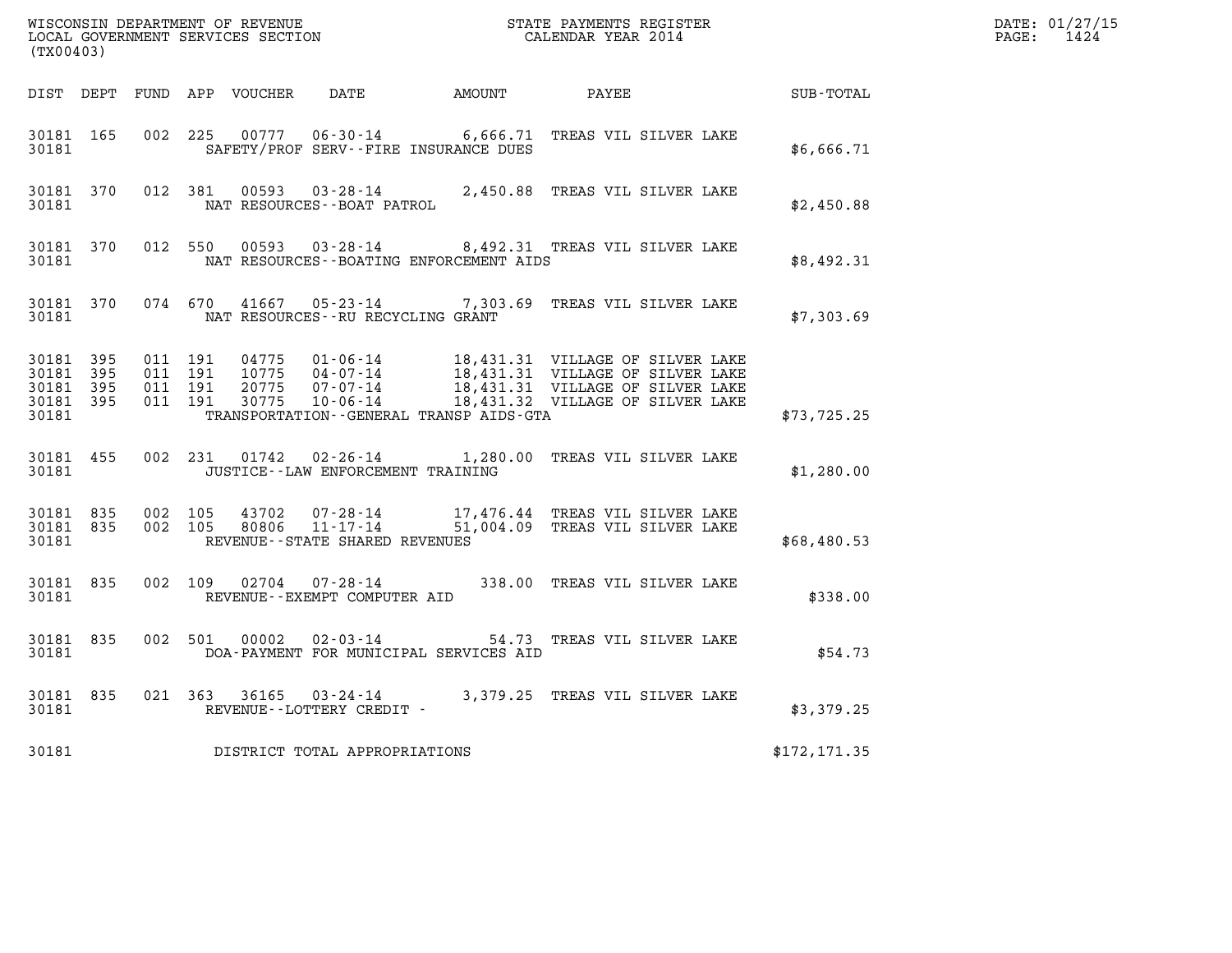|                             | (TX00403)                           |                    |     |                |                                                         |        |                                                                                                                                                                                                                                      |                                                        |  |
|-----------------------------|-------------------------------------|--------------------|-----|----------------|---------------------------------------------------------|--------|--------------------------------------------------------------------------------------------------------------------------------------------------------------------------------------------------------------------------------------|--------------------------------------------------------|--|
|                             |                                     |                    |     |                |                                                         |        |                                                                                                                                                                                                                                      | DIST DEPT FUND APP VOUCHER DATE AMOUNT PAYEE SUB-TOTAL |  |
|                             | 30186                               |                    |     |                | SAFETY/PROF SERV--FIRE INSURANCE DUES                   |        | 30186 165 002 225 00778 06-30-14 21,096.26 TREAS VIL TWIN LAKES                                                                                                                                                                      | \$21,096.26                                            |  |
|                             |                                     |                    |     |                | 30186 MAT RESOURCES--AIDS IN LIEU OF TAXES              |        | 30186 370 002 503 16583 01-30-14 16,908.95 TREAS VIL TWIN LAKES                                                                                                                                                                      | \$16,908.95                                            |  |
|                             |                                     |                    |     |                |                                                         |        | $\begin{tabular}{llllll} 30186 & 370 & 012 & 381 & 00596 & 03-28-14 & 5,544.53 & \texttt{TREAS VIL TWIN LAKES} \\ & \texttt{NAT RESOURCES--BOAT PATROL} & \end{tabular}$                                                             | \$5,544.53                                             |  |
|                             |                                     |                    |     |                |                                                         |        | 30186 370 012 550 00596 03-28-14 19,211.80 TREAS VIL TWIN LAKES<br>30186 NAT RESOURCES--BOATING ENFORCEMENT AIDS                                                                                                                     | \$19,211.80                                            |  |
|                             |                                     |                    |     |                | 30186 MAT RESOURCES--FOREST CROP/MFL/CO FOREST          |        | 30186 370 012 571 37698 06-16-14 7.60 TREAS VIL TWIN LAKES                                                                                                                                                                           | \$7.60                                                 |  |
|                             |                                     |                    |     |                | 30186 MAT RESOURCES--RU RECYCLING GRANT                 |        | 30186 370 074 670 41668 05-23-14 17,423.32 TREAS VIL TWIN LAKES                                                                                                                                                                      | \$17,423.32                                            |  |
| 30186 395<br>30186          | 30186 395<br>30186 395<br>30186 395 |                    |     |                | TRANSPORTATION--GENERAL TRANSP AIDS-GTA                 |        | 011 191 04776 01-06-14 59,533.91 VILLAGE OF TWIN LAKES<br>011 191 10776 04-07-14 59,533.91 VILLAGE OF TWIN LAKES<br>011 191 30776 07-07-14 59,533.91 VILLAGE OF TWIN LAKES<br>011 191 30776 10-06-14 59,533.93 VILLAGE OF TWIN LAKES | \$238,135.66                                           |  |
|                             |                                     |                    |     |                |                                                         |        | 30186 435 005 162 01HSD 09-08-14 5,081.61 TWIN LAKES VOL FIRE DEPT<br>30186 THE - AMBULANCE FUNDING ASSISTANCE GRANTS                                                                                                                | \$5,081.61                                             |  |
| 30186                       |                                     |                    |     |                | JUSTICE - - LAW ENFORCEMENT TRAINING                    |        | 30186 455 002 231 00984 09-04-14 160.00 TREAS VIL TWIN LAKES 30186 455 002 231 01782 02-26-14 2,560.00 TREAS VIL TWIN LAKES                                                                                                          | \$2,720.00                                             |  |
| 30186<br>30186 835<br>30186 | 835                                 | 002 105<br>002 105 |     | 43703<br>80807 | $11 - 17 - 14$<br>REVENUE - - STATE SHARED REVENUES     |        | 07-28-14 9,826.67 TREAS VIL TWIN LAKES<br>55,700.20 TREAS VIL TWIN LAKES                                                                                                                                                             | \$65,526.87                                            |  |
| 30186<br>30186 835<br>30186 | 835                                 | 002<br>002 109     | 109 | 02705<br>05161 | 07-28-14<br>07-28-14<br>REVENUE - - EXEMPT COMPUTER AID | 976.00 | TREAS VIL TWIN LAKES<br>7,025.00 TREAS VIL TWIN LAKES                                                                                                                                                                                | \$8,001.00                                             |  |
| 30186                       |                                     |                    |     |                | DISTRICT TOTAL APPROPRIATIONS                           |        |                                                                                                                                                                                                                                      | \$399,657.60                                           |  |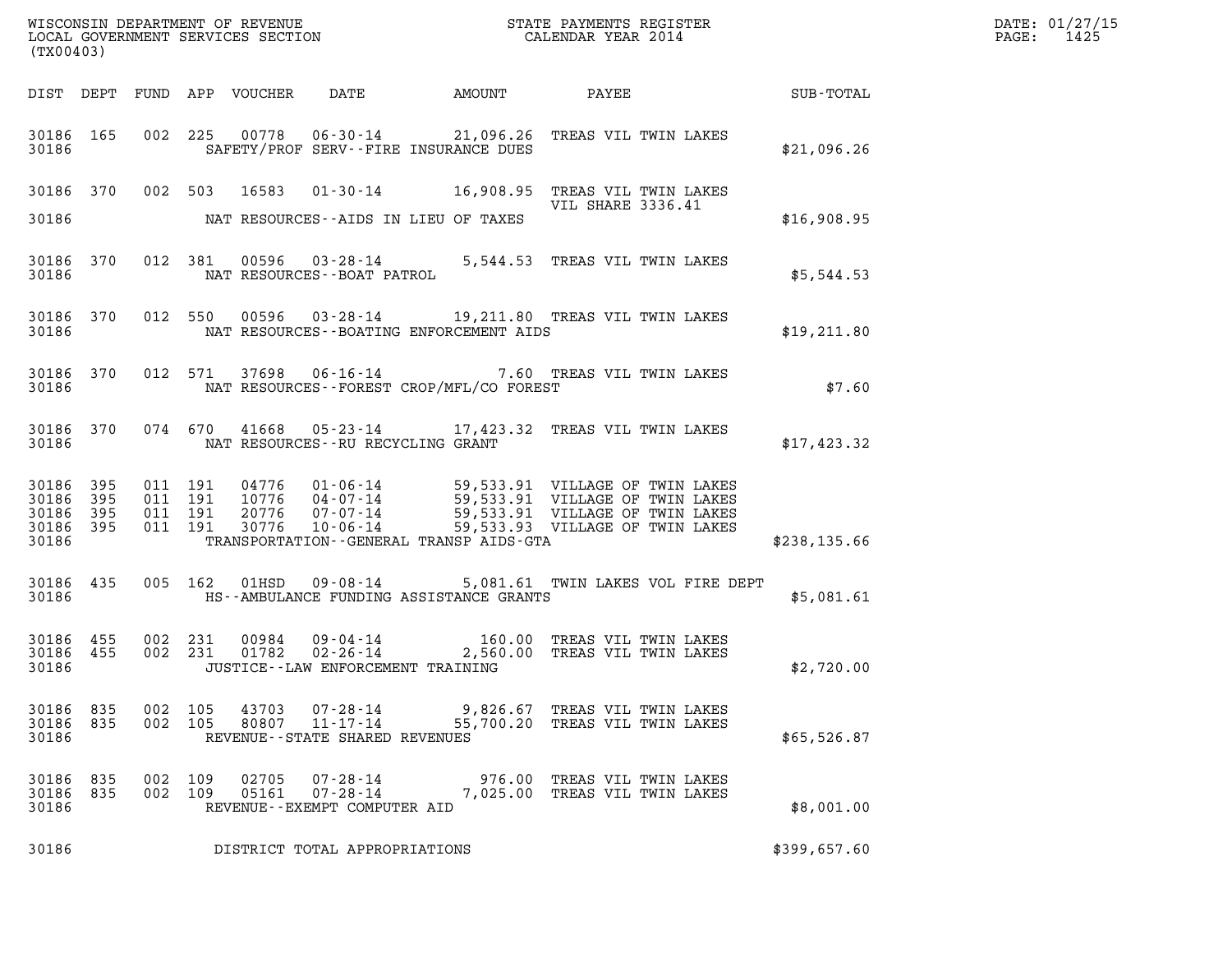| $\mathtt{DATE}$ : | 01/27/15 |
|-------------------|----------|
| PAGE:             | 1426     |

| WISCONSIN DEPARTMENT OF REVENUE<br>LOCAL GOVERNMENT SERVICES SECTION<br>(TX00403) |                                        |                                                            |                   |                                                    |                                                                            |                                                     | STATE PAYMENTS REGISTER<br>CALENDAR YEAR 2014                                                                                                                                                 |               | DATE: 01/27/15<br>PAGE:<br>1426 |
|-----------------------------------------------------------------------------------|----------------------------------------|------------------------------------------------------------|-------------------|----------------------------------------------------|----------------------------------------------------------------------------|-----------------------------------------------------|-----------------------------------------------------------------------------------------------------------------------------------------------------------------------------------------------|---------------|---------------------------------|
| DIST DEPT                                                                         |                                        |                                                            |                   | FUND APP VOUCHER                                   | DATE                                                                       | AMOUNT                                              | PAYEE                                                                                                                                                                                         | SUB-TOTAL     |                                 |
| 30241 165<br>30241                                                                |                                        | 002                                                        | 225               | 00779                                              | $06 - 30 - 14$                                                             | 213,891.68<br>SAFETY/PROF SERV--FIRE INSURANCE DUES | TREAS CITY KENOSHA                                                                                                                                                                            | \$213,891.68  |                                 |
| 30241<br>30241<br>30241<br>30241<br>30241<br>30241<br>30241                       | 370<br>370<br>370<br>370<br>370<br>370 | 002 685<br>002<br>002 685<br>002 685<br>002 685<br>002 685 | 685               | 00017<br>00017<br>00082<br>00082<br>00103<br>00103 | 08-13-14<br>08-13-14<br>10-28-14<br>10-28-14<br>12-08-14<br>$12 - 08 - 14$ | NAT RESOURCES--WATER QUALITY PROGRAMS               | 12,508.73 TREAS CITY KENOSHA<br>96,171.85 TREAS CITY KENOSHA<br>387,968.24 TREAS CITY KENOSHA<br>25,563.93 TREAS CITY KENOSHA<br>15,221.82 TREAS CITY KENOSHA<br>33,765.60 TREAS CITY KENOSHA | \$571, 200.17 |                                 |
| 30241<br>30241<br>30241<br>30241                                                  | 370<br>370<br>370                      | 074 272<br>074 272<br>074 272                              |                   | 00017<br>00082<br>00103                            | 08-13-14<br>10-28-14<br>$12 - 08 - 14$                                     | NAT RESOURCES - - ENVRN CLEANUP/REPAIRAIDS          | 61,072.52 TREAS CITY KENOSHA<br>4,606.91 TREAS CITY KENOSHA<br>5,067.68 TREAS CITY KENOSHA                                                                                                    | \$70, 747.11  |                                 |
| 30241 370<br>30241                                                                |                                        |                                                            | 074 670           | 41669                                              | $05 - 23 - 14$<br>NAT RESOURCES--RU RECYCLING GRANT                        |                                                     | 363,010.56 TREAS CITY KENOSHA                                                                                                                                                                 | \$363,010.56  |                                 |
| 30241 370<br>30241                                                                |                                        | 074 673                                                    |                   | 41669                                              | 05 - 23 - 14                                                               | NAT RESOURCES - - RU CONSOLIDATED GRANT             | 25,963.58 TREAS CITY KENOSHA                                                                                                                                                                  | \$25,963.58   |                                 |
| 30241 370<br>30241                                                                |                                        | 095 512                                                    |                   | 02423                                              | 04 - 29 - 14<br>NAT RESOURCES - - STEWARDSHIP 2000                         | 60,000.00                                           | TREAS CITY KENOSHA                                                                                                                                                                            | \$60,000.00   |                                 |
| 30241<br>30241<br>30241<br>30241<br>30241                                         | 370<br>370<br>370<br>370               | 095<br>095<br>095<br>095 518                               | 518<br>518<br>518 | 00017<br>00026<br>00082<br>00103                   | $08 - 13 - 14$<br>08-20-14<br>$10 - 28 - 14$<br>12-08-14                   | 116,637.14<br>NAT RESOURCES--CONTACT DNR FOR INFO   | 29,942.87 TREAS CITY KENOSHA<br>2,251.53 TREAS CITY KENOSHA<br>TREAS CITY KENOSHA<br>13,816.94 TREAS CITY KENOSHA                                                                             | \$162,648.48  |                                 |
| 30241 395<br>30241<br>30241<br>30241<br>30241                                     | 395<br>- 395<br>- 395                  | 011 162<br>011 162<br>011 162                              | 011 162           | 06040<br>12040<br>22040<br>32040                   | $01 - 06 - 14$<br>$04 - 07 - 14$<br>$07 - 07 - 14$<br>$10 - 06 - 14$       | TRANSPORTATION - - CONNECTING HIGHWAY AIDS          | 73,861.93 CITY OF KENOSHA<br>73,861.93 CITY OF KENOSHA<br>73,861.93 CITY OF KENOSHA<br>73,861.95 CITY OF KENOSHA                                                                              | \$295,447.74  |                                 |
| 30241 395<br>30241                                                                |                                        |                                                            | 011 175           | 05666                                              | $03 - 06 - 14$                                                             | TRANSPORTATION - - PARATRANSIT AIDS, STATE          | 69,190.00 TREAS CITY KENOSHA                                                                                                                                                                  | \$69,190.00   |                                 |
| 30241<br>30241<br>30241<br>30241                                                  | 395<br>395<br>395<br>- 395             | 011 176<br>011 176<br>011 176<br>011 176                   |                   | 11453<br>12628<br>16031<br>24031                   | $05 - 08 - 14$<br>$05 - 20 - 14$<br>$06 - 04 - 14$<br>$07 - 07 - 14$       |                                                     | 136,860.00 TREAS CITY KENOSHA<br>184,871.00 TREAS CITY KENOSHA<br>406,882.00 CITY OF KENOSHA<br>406,881.00 CITY OF KENOSHA                                                                    |               |                                 |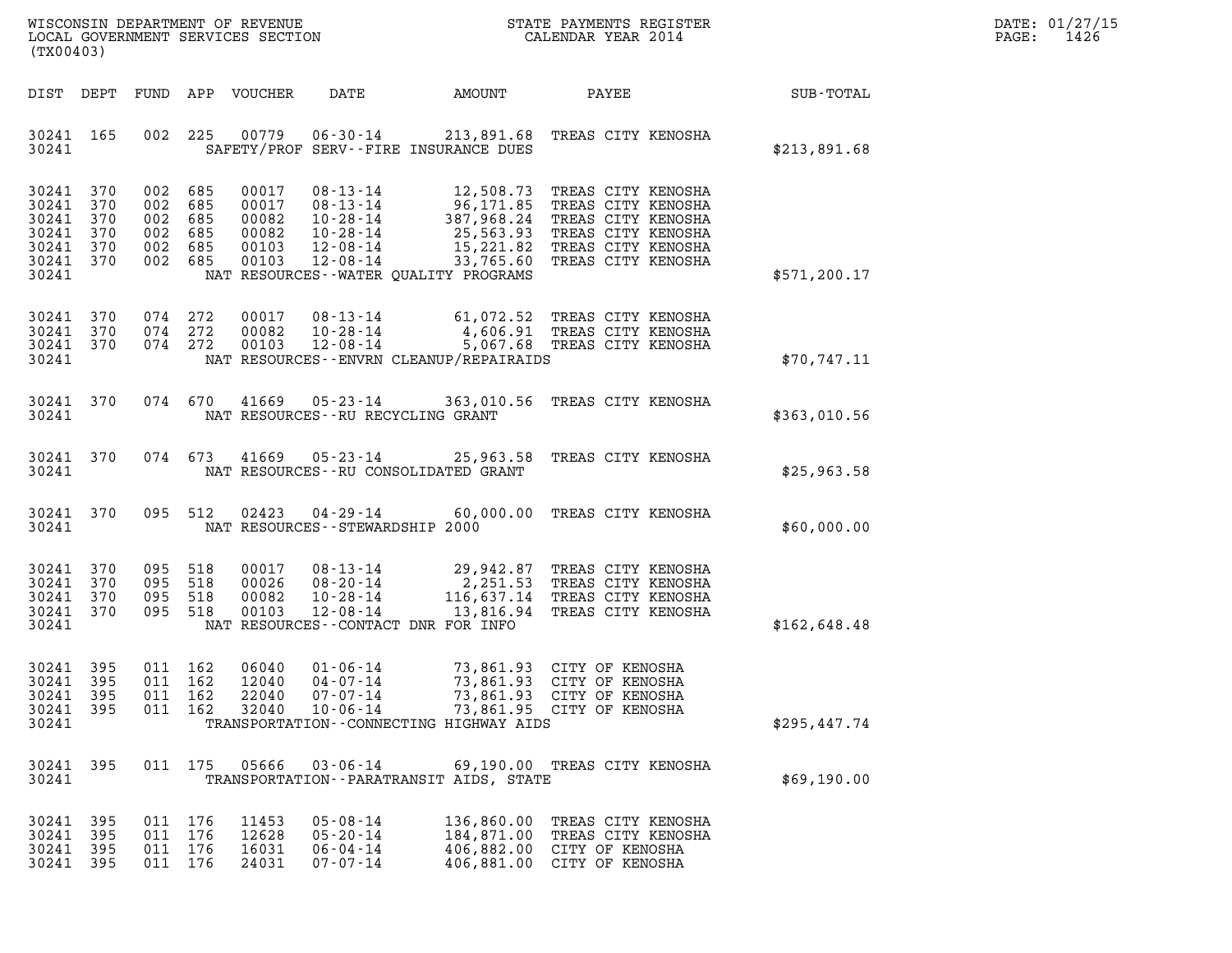| WISCONSIN DEPARTMENT OF REVENUE   | STATE PAYMENTS REGISTER | DATE: 01/27/15 |
|-----------------------------------|-------------------------|----------------|
| LOCAL GOVERNMENT SERVICES SECTION | CALENDAR YEAR 2014      | 1427<br>PAGE:  |

| (TX00403)                                                                                                                                                                                                                                                                                                                                                                                                              |                                                                                                                                                                                                                                                                                                                                                                            |                 | DATE: 01/27/15<br>PAGE: 1427 |
|------------------------------------------------------------------------------------------------------------------------------------------------------------------------------------------------------------------------------------------------------------------------------------------------------------------------------------------------------------------------------------------------------------------------|----------------------------------------------------------------------------------------------------------------------------------------------------------------------------------------------------------------------------------------------------------------------------------------------------------------------------------------------------------------------------|-----------------|------------------------------|
|                                                                                                                                                                                                                                                                                                                                                                                                                        | DIST DEPT FUND APP VOUCHER DATE AMOUNT PAYEE PAYEE                                                                                                                                                                                                                                                                                                                         |                 |                              |
|                                                                                                                                                                                                                                                                                                                                                                                                                        | $\begin{array}{cccccc} 30241 & 395 & 011 & 176 & 26031 & 09\text{-}30\text{-}14 & & 406,881.00 & \text{CITY OF KENOSHA} \\ 30241 & 395 & 011 & 176 & 42031 & 12\text{-}30\text{-}14 & & 244,129.00 & \text{CITY OF KENOSHA} \end{array}$<br>30241 TRANSPORTATION--BICYCLE & PEDESTRIAN AID                                                                                 | \$1,786,504.00  |                              |
| 30241 395<br>011 185<br>01853<br>30241 395<br>011 185<br>05316<br>011 185<br>30241 395<br>09319<br>30241 395<br>011 185<br>17154<br>011 185<br>30241 395<br>17154<br>30241 395<br>011 185<br>18068<br>011 185<br>30241 395<br>18829<br>19385<br>30241 395<br>011 185<br>011 185<br>30241 395<br>24345<br>98495<br>30241 395<br>011 185<br>30241 395 011 185 98495<br>30241 TRANSPORTATION - - HIGHWAY SAFETY - FEDERAL | 01-27-14<br>03-03-14<br>04-14-14<br>04-14-14<br>07-09-14<br>07-09-14<br>07-09-14<br>07-16-14<br>07-16-14<br>07-28-14<br>07-28-14<br>2,031.37<br>TREAS CITY KENOSHA<br>07-28-14<br>2,031.37<br>TREAS CITY KENOSHA<br>07-28-14<br>2,031.37<br>TREAS CITY KENOSHA<br>07                                                                                                       | \$24, 436.67    |                              |
| 30241 395 011 191<br>30241 395 011 191                                                                                                                                                                                                                                                                                                                                                                                 | $\begin{array}{cccccccc} 30241 & 395 & 011 & 191 & 04777 & 01\cdot 06\cdot 14 & 667,447.07 & CITY OF KENOSHA \\ 30241 & 395 & 011 & 191 & 10777 & 04\cdot 07\cdot 14 & 667,447.07 & CITY OF KENOSHA \\ 30241 & 395 & 011 & 191 & 20777 & 07\cdot 07\cdot 14 & 667,447.07 & CITY OF KENOSHA \\ 30241 & 395 & 011 & 191 & $<br>30241 TRANSPORTATION--GENERAL TRANSP AIDS-GTA | \$2,669,788.28  |                              |
|                                                                                                                                                                                                                                                                                                                                                                                                                        | 30241 435 005 162 01HSD 09-08-14 18,254.02 TREAS CITY KENOSHA<br>30241 HS--AMBULANCE FUNDING ASSISTANCE GRANTS                                                                                                                                                                                                                                                             | \$18, 254.02    |                              |
|                                                                                                                                                                                                                                                                                                                                                                                                                        | 30241 435 005 163 01LGS 11-17-14 245,300.00 CITY OF KENOSHA<br>30241 HS--PREPAID MEDICAL TRANSPORT REIMBURSE                                                                                                                                                                                                                                                               | \$245,300.00    |                              |
| 30241 JUSTICE - LAW ENFORCEMENT TRAINING                                                                                                                                                                                                                                                                                                                                                                               | 30241 455 002 231 01484 02-20-14 30,560.00 TREAS CITY KENOSHA                                                                                                                                                                                                                                                                                                              | \$30,560.00     |                              |
| 30241 505<br>002 142<br>30241 505<br>002 142<br>30241<br>DOA--FEDERAL ENERGY GRANTS                                                                                                                                                                                                                                                                                                                                    |                                                                                                                                                                                                                                                                                                                                                                            | \$19,834.90     |                              |
| 30241 835<br>002 105<br>43704<br>30241 835<br>002 105<br>80808<br>30241<br>REVENUE - - STATE SHARED REVENUES                                                                                                                                                                                                                                                                                                           | 07-28-14<br>4,270,677.99 TREAS CITY KENOSHA<br>$11 - 17 - 14$<br>9,543,075.10 TREAS CITY KENOSHA                                                                                                                                                                                                                                                                           | \$13,813,753.09 |                              |
| 30241 835<br>002<br>109<br>02706<br>07-28-14<br>30241 835<br>002 109<br>05162<br>07-28-14<br>30241<br>REVENUE--EXEMPT COMPUTER AID                                                                                                                                                                                                                                                                                     | 292,541.00 TREAS CITY KENOSHA<br>126,797.00 TREAS CITY KENOSHA                                                                                                                                                                                                                                                                                                             | \$419,338.00    |                              |

30241 835 002 302 10044 07-28-14 9,773,796.54 TREAS CITY KENOSHA